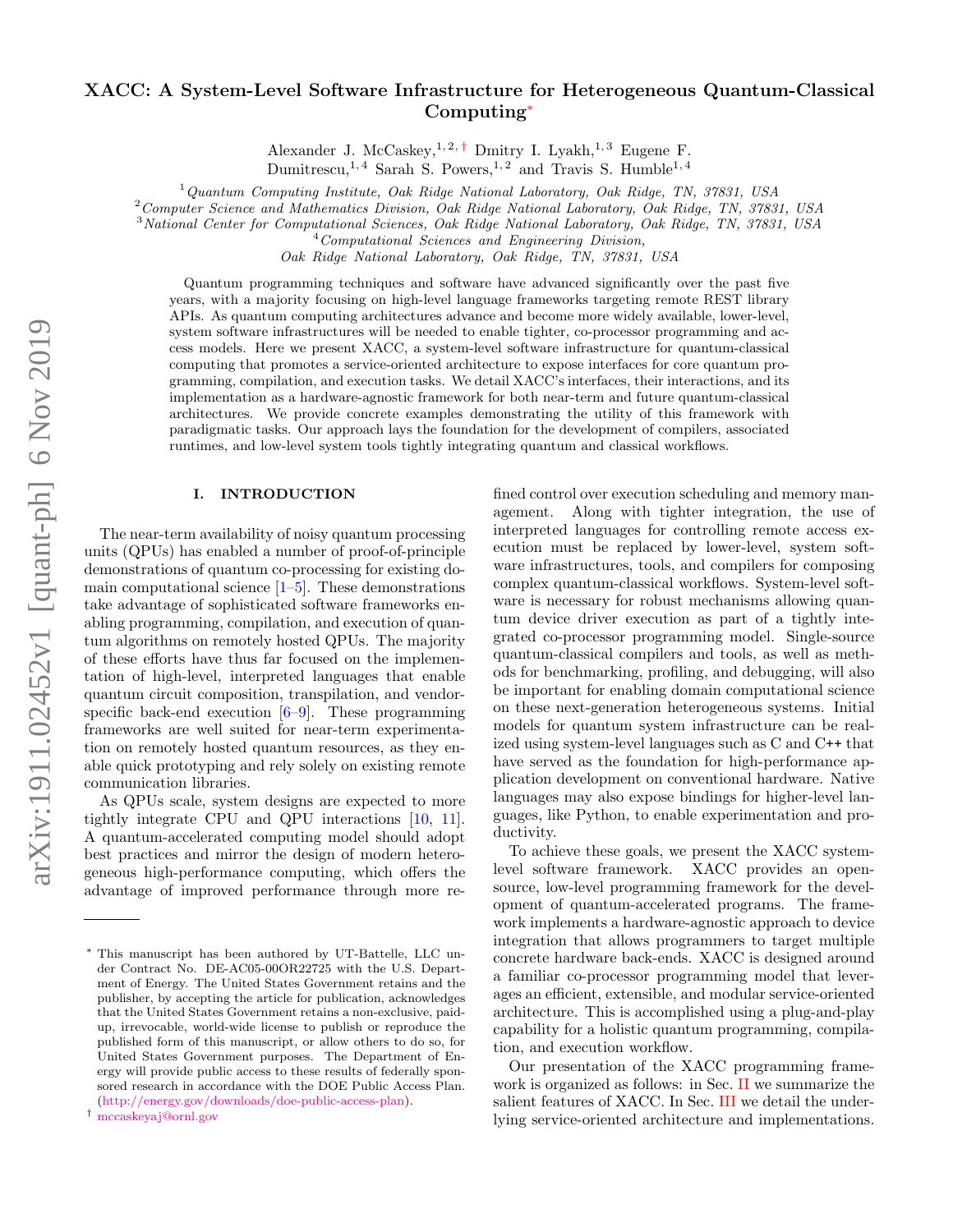We describe the language interfaces for XACC in Sec. [IV.](#page-10-0) We provide example demonstrations in Sec. [V](#page-12-0) and offer conclusions in Sec. [VI.](#page-15-0)

# <span id="page-1-0"></span>II. FEATURES OF XACC

The purpose of the XACC framework is to provide a holistic, low-level software infrastructure that enables cross-platform programming, compilation, and execution of hybrid quantum-classical scientific applications. The framework adheres to the following design goals:

- 1) Provide a quantum co-processor programming model The XACC infrastructure manages QPUs as accelerators or co-processors to conventional (classical) computing systems. This design assumes that traditional scientific use cases will leverage QPUs by off-loading select classically intractable kernels to the available quantum resource and later process the results to inform remaining classical computations. We design the XACC framework to provide an extensible quantum accelerator back-end that defines common operations and communication protocols with a general, abstract quantum computer.
- 2) Provide low-level system software interfaces XACC exposes interfaces for the low-level system control of the CPU and QPU. These interfaces support a diversity of infrastructure tools, approaches, compilers, and languages for quantum-accelerated computing. The XACC framework is implemented as a C++ infrastructure in order to integrate existing quantum programming methods. Starting with a low-level, ubiquitous language like C++ enables extension to higher-level languages, such as Python, Julia, etc. through wellsupported language binding libraries. C++ is also wellknown for its portability, performance, and efficiency for conventional computing systems, and it is highly suitable for future hybrid heterogeneous systems with tighter quantum-classical integration. We therefore use C++ to lay the ground work for tighter integration models that move past current remote-process-invocation protocols to in-process, in-memory device driver access.
- 3) Support cross-platform operation The XACC framework is designed to be agnostic with respect to the QPU hardware. Users are able to compose and compile applications for multiple quantum computing platforms using a single, common language. This feature supports portability as well as comparative analyses of commonly defined benchmarks. Since source crossplatform operation will prove critical in determining which hardware is best suited for distinct applications.
- 4) Support modular and extensible functionality The XACC framework supports a service-oriented, or plugin, architecture that enables modular and extensible

functionality. Such a service-oriented software architecture is useful in integrating hardware back-ends, high-level programming approaches, intermediate-level quantum compilation, and error mitigation strategies. A plugin architecture directly enables researchers and programmers to efficiently swap out key aspects of the overall programming, compilation, and execution workflow with problem-specific implementations.

These features distinguish XACC from other programming frameworks. First, XACC is the only quantumclassical programming framework that provides a systemlevel software infrastructure permitting closer CPU-QPU integration. As such, we expect XACC to directly influence future QPU integration efforts for existing highperformance scientific computing codes written in Fortran, C, and C++. As it is not a vendor-supplied framework, XACC further differentiates itself by promoting device interoperability as a core feature and design goal. By keeping the core XACC design abstract and extensible, it is also able to target different quantum computing models: gate-based and annealing.

#### <span id="page-1-1"></span>III. FRAMEWORK ARCHITECTURE

The architecture of the XACC programming framework exposes a series of interfaces for hardware-agnostic quantum programming, compilation, and execution. As shown in Fig. [1,](#page-2-0) the XACC framework uses a layered software architecture based upon the common compiler decomposition of a front-end, middle-end, and back-end layers. Each layer exposes different extension points, or interfaces, for implementing a variety of specific use cases. XACC currently includes interfaces for quantum language compilers, instructions, hardware devices (also referred to as accelerators), compiler optimizations (alternatively, passes), observable measurements, and algorithms.

The front-end maps quantum code expressions, i.e. source code, into an XACC intermediate representation (IR) suitable for transformations and analysis by the middle layer. More specifically, the front-end layer maps source strings expressing a quantum kernel to an IR instance. For example, the XACC front-end may be extended to parse an input source code written in the IBM OpenQASM [\[12\]](#page-16-6) dialect and enable translation into the XACC IR. Similar functionality is implemented for the Rigetti Quil [\[8\]](#page-16-7) dialect and higher-level languages. As a framework, XACC provides an extensible quantum code transpilation or compilation interface that may be tailored to parse many different languages into a common IR for subsequent manipulation.

The middle layer exposes an IR object model while maintaining an application programming interface (API) for quantum programs that is agnostic to the underlying hardware. The structure of the IR provides an integration mechanism generalizing disparate programming approaches with multiple quantum devices. A critical mid-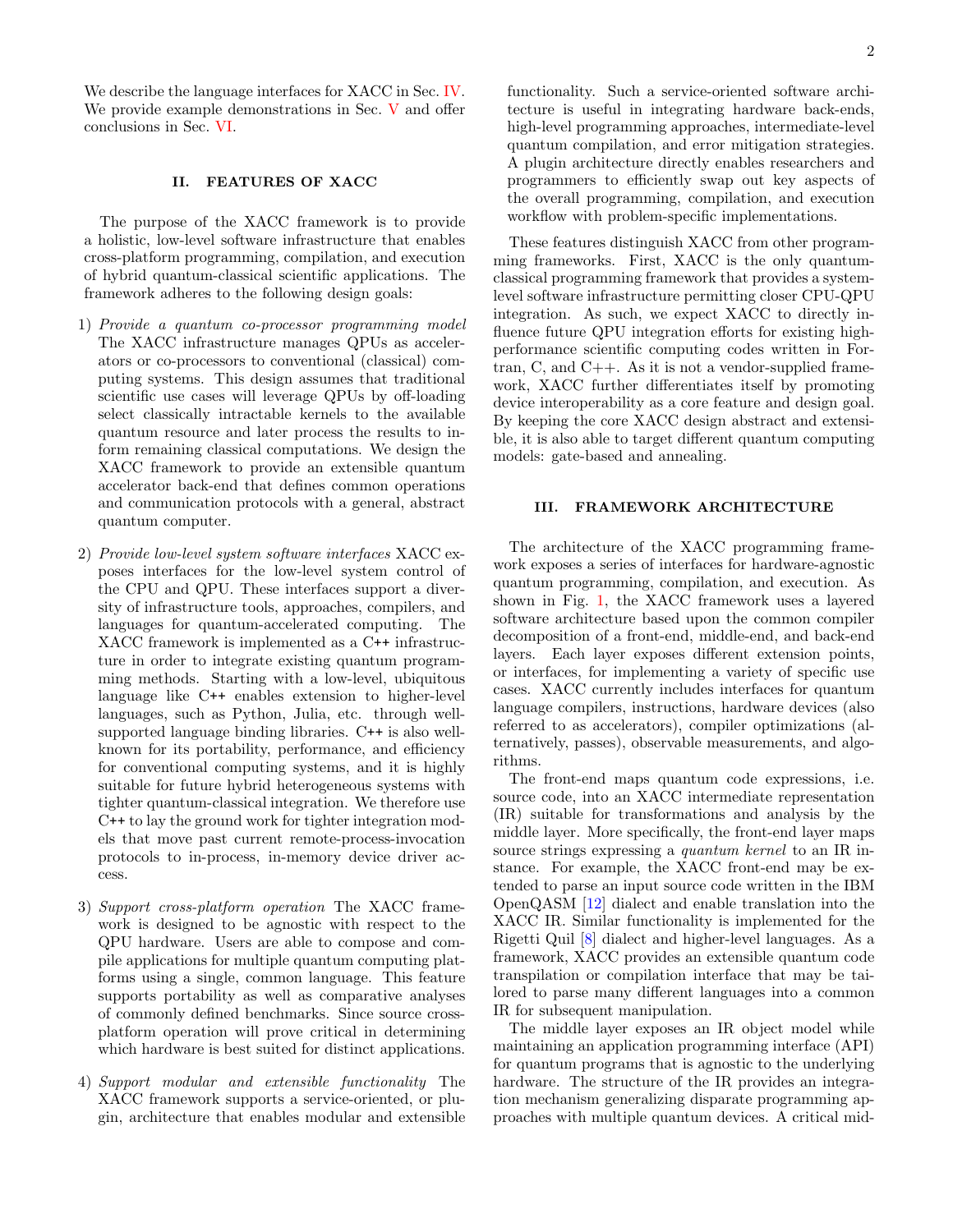<span id="page-2-0"></span>

FIG. 1: XACC is composed of three high-level layers - the front-end, middle-end, and back-end. The overall workflow starts with quantum kernel programming at the frontend, followed by IR generation and processing, and ends with back-end execution. Each of these layers exposes a variety of critical extension points.

dle layer concept is the IR transformation, which exposes a framework extension point for performing standard quantum compilation routines, including circuit synthesis, as well as the addition of error mitigation and correction techniques into the logical design.

The back-end layer exposes an abstract quantum computer interface that accepts instances of the IR and executes them on a targeted hardware device (see Sec. [III E\)](#page-6-0). The back-end layer provides further extension points mapping the IR to hardware-specific instruction sets and the low-level controls used to execute kernels. The former is performed by taking advantage of the middle-end's IR transformation infrastructure. By using a common interface, quantum program execution via the back-end layer is easily extensible to new hardware.

With the layered architecture, XACC efficiently maps high-level programming languages to low-level hardware instruction sets. Where a direct mapping of  $N$  languages into  $M$  quantum devices would require  $NM$  separate language-to-hardware mappings, XACC reduces the amount of work necessary to  $N + M$  separate mapping implementations. The IR is the central construct connecting the front-end and back-end layers through a set of transformations.

#### A. Accelerator Buffer

XACC models general quantum programs as operations on an allocated register of qubits. Specifically, XACC puts forward an accelerator buffer abstraction that models the underlying quantum register, or buffer, on which quantum operations are performed. As a memory buffer, it is allocated at run-time by the programmer to define the size of the register and to store results

<span id="page-2-1"></span>

FIG. 2: The Accelerator Buffer serves as a memory object for addressing a quantum register and provides a mechanism for posting and retrieving execution results and associated metadata. XACC manages the interactions between the host system and the QPU to track the state of the Accelerator Buffer for both remote and local execution models.

corresponding to measurement of the individual register elements. Subsequent execution of the resulting program will generate measurement results and metadata that are assigned to that buffer instance. XACC manages the reference to accelerator buffers throughout program execution and gathers the measurement results for assignment to the buffer. Since programmers allocate buffers, and buffers are operated on by some execution back-end, the buffer concept spans the front-end, middle-end, and backend layers. Associated metadata tracks which qubits are operated upon as well as the aggregation of quantum execution measurement results.

To model the buffer abstraction, XACC defines an AcceleratorBuffer class that programmers must instantiate, containing at least the number of register elements required by the program. This buffer is passed by reference to the XACC accelerator execution back-end, which provides the execution infrastruc-ture (see Sec. [III E\)](#page-6-0). Methods and members of the AcceleratorBuffer base class are shown in Fig. [3.](#page-3-0)

An AcceleratorBuffer tracks the mapping of measured bit strings to the number of times they were observed (the counts map in Fig. [3\)](#page-3-0), as well as an associated heterogeneous map (described in Sec. IIII) of metadata. The buffer provides measurement results to the programmer by reference as shown in Fig. [2.](#page-2-1) The metadata maps string keys to a variant value type, which includes typical C++ types like integer, floating point, string, and vector data structures. The metadata member is intended to store execution-pertinent information that may be different across available quantum computing back-ends. For example, it may be populated by the back-end infrastructure with information about device properties such as noise, as well as variational parameters corresponding to the execution and expectation values.

The AcceleratorBuffer class tracks a list of children buffers and thereby enables a tree of execution data. This feature is well suited for variational methods, in which an initial buffer is appended as the subsequent executions are updated based on circuit refinement. New children buffers are appended to the global root buffer with each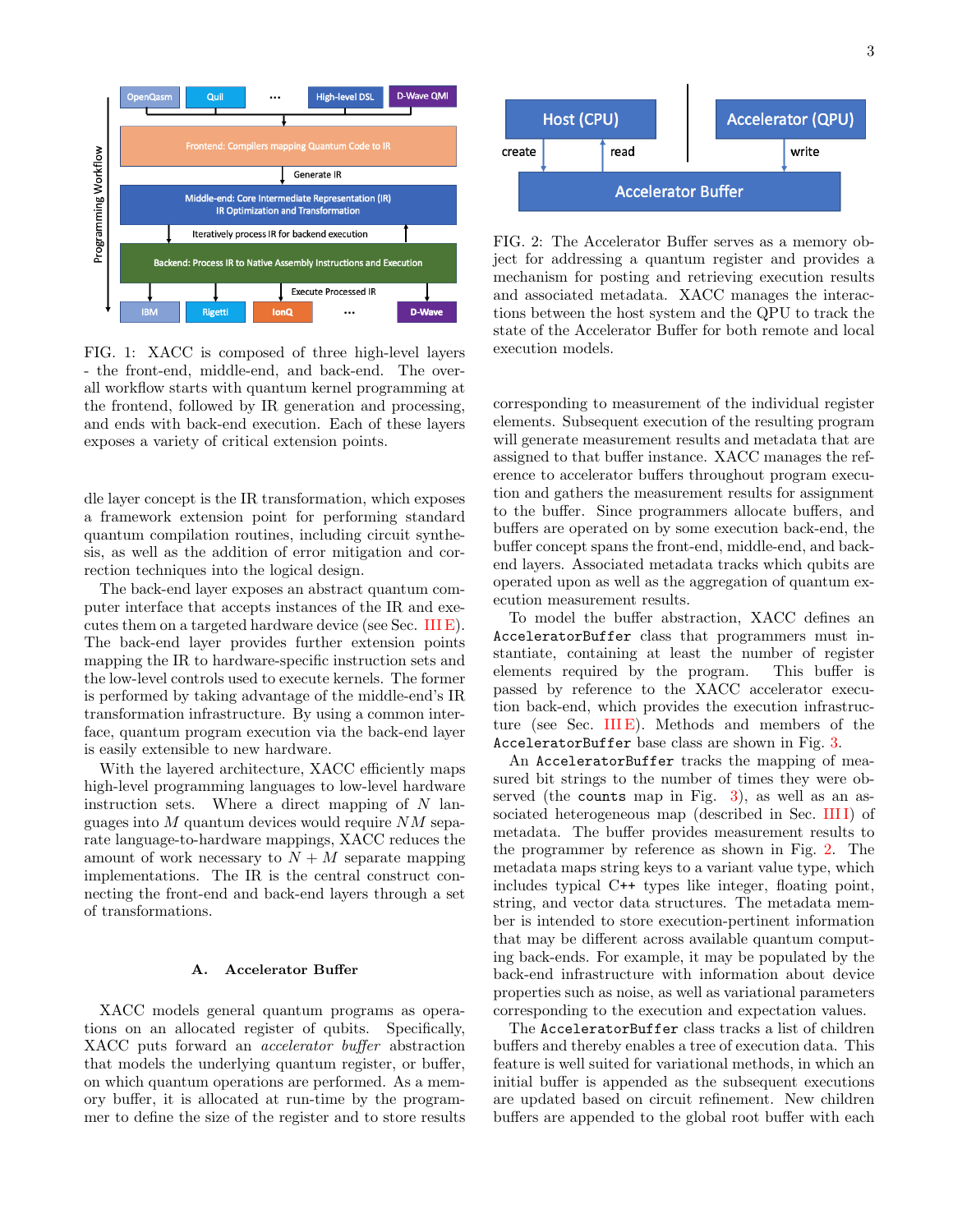<span id="page-3-0"></span>

FIG. 3: AcceleratorBuffer provides a data structure for addressing a quantum register and storing measurement results. The class provides a mechanism for posting and retrieving execution results and associated metadata.

iteration, such that each child owns metadata and measurement results describing the iteration.

The code snippet in Fig. [4](#page-3-1) shows a buffer being allocated, passed to the back-end execution infrastructure, and its results accessed.

#### B. Kernels and Compilers

The XACC programming model stipulates that quantum code be described as standard C-like functions, called quantum kernels. Kernels must adhere to the the

```
// User allocates buffer
// keeps reference to it throughout execution
auto buffer = xacc::qalloc(3);// Execute some circuit / composite instruction
// this writes result data to the buffer
accelerator->execute(buffer, circuit);
// User still has that buffer, get results
auto results = buffer->getMeasurementCounts();
// Can add/get metadata, measurements,
// and expectation values
std::vector<double> fidelities =
buffer->getInformation("1q-gate-fidelities")
        .as<std::vector<double>>();
auto counts = buffer->getMeasurementCounts();
auto expVal = buffer->getExpectationValueZ();
```
FIG. 4: Example of allocating a three qubit AcceleratorBuffer and executing a compiled circuit which persists results and metadata to the buffer. Note the qalloc() utility function for allocating quantum memory (AcceleratorBuffer).

following requirements:

- Annotation XACC quantum kernels must be annotated with the  $\text{\_}q$ -qpu $\text{\_}$  function attribute to enable static, ahead-of-time compilation.
- Unique Name Like standard  $C/C++$  functions, kernels must have a unique function name.
- AcceleratorBuffer Kernels must take an AcceleratorBuffer as their first argument.
- Parameters Kernels can take any number of arguments after the AcceleratorBuffer.
- Language The kernel function body must be written in a valid language, i.e. there must exists an XACC Compiler implementation for that language.

The final requirement introduces another abstraction that XACC exposes - the Compiler interface. Compilers take kernel source strings and map them to the XACC intermediate representation. This compile step takes the source string itself and the back-end accelerator that the programmer is compiling to, thereby enabling connectivity information, noise models, etc. at compile time. Compilers can be implemented for any number of languages with varying levels of language abstraction (low-level assembly, high-level domain specific languages, etc.), but must be able to parse the argument structure and function body to a valid instance of the IR. Since Compilers create IR from language source strings, they are also in position to map IR back to the their specific source language. XACC Compilers expose IR translation capabilities that enable this, thereby providing quantum source-to-source translation (for instance, mapping Quil to OpenQasm).

Using the base XACC API, programmers construct quantum kernel source code as standard strings or string literals, then get reference to the correct Compiler implementation for the source string, and compile it to an

```
// Annotated
// AcceleratorBuffer first
// parameters after
__qpu__ kernel(AcceleratorBuffer q, double x) {
   // Function body written in
   // some 'known' language, here xasm
  X(q[0]);
   Ry(q[1], x);CX(q[1], q[0]);Measure(q[0]);
}
```
FIG. 5: Prototypical XACC Quantum Kernel with function body written in the default XACC assembly language (XASM, see Sec. [IV\)](#page-10-0)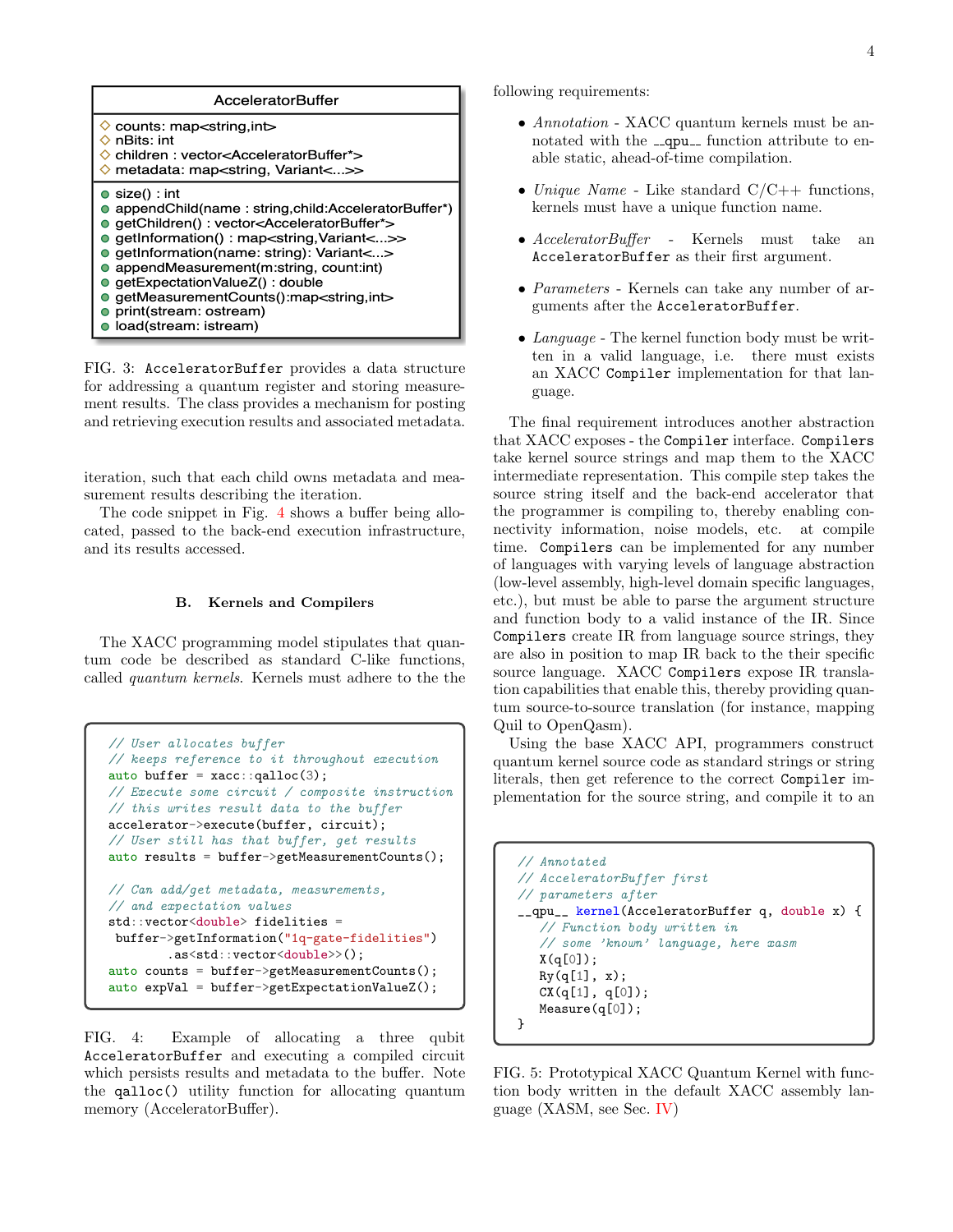instance of the XACC IR. This is demonstrated in the code snippet in Fig. [6.](#page-4-0)

#### C. Intermediate Representation

The XACC intermediate representation provides the architectural glue that connects the front-end programmer to back-end native assembly execution. The IR is a polymorphic data model residing at a slightly higher-level of abstraction than typical quantum assembly (QASM) and provides a manipulable, in-memory representation of quantum programs that is amenable to transformation and optimization. Moreover, a standard IR efficiently integrates multiple languages with various hardware instruction sets. The XACC IR architecture is shown in Fig. [7](#page-5-0) and consists of three primary interfaces: Instruction, CompositeInstruction, and IR.

The IR begins with the definition of a general QASMlevel instruction. The XACC Instruction interface describes general assembly instructions that have a unique name, operate on a set of qubits, are parameterized by concrete or variable parameters, and can be enabled/disabled. This interface is implemented for a set of instructions that are common in the digital gate or annealing models of quantum computation. rameterized instructions are enabled via a variant type called InstructionParameter, which can be any of int, double, or string types. This allows instructions to depend on runtime parameters, providing a compile-onceand-update approach for iterative algorithms.

To compose instructions, XACC defines a CompositeInstruction interface which inherits from Instruction, but also contains a list of children instructions, modeling the familiar composite, or tree design pattern [\[13\]](#page-16-8). CompositeInstructions are therefore  $n\text{-}ary$  trees where nodes are CompositeInstructions and leaves are concrete Instructions. CompositeInstructions expose methods for adding, removing, and replacing children instructions, as well as keeping track of any variables that children instructions may depend on. These variables are represented as string InstructionParameter instances. For example  $Ry(t0)$  on qubit 0 depends on the InstructionParameter t0, thereby requiring any CompositeInstruction containing it to know about t0.

CompositeInstructions can be dynamic in that its children may not be known until runtime. To accommodate this, CompositeInstruction exposes an expand() method which takes a heterogeneous mapping of keyvalue pairs that seed the generation of children instructions. A prototypical example of this would be in programming recursive circuits such as the quantum Fourier transform, or a chemistry unitary coupled cluster circuit based on the number of qubits and electrons in the system. CompositeInstructions expose a toGraph() method call mapping the list of children instructions to a corresponding directed acyclic graph representation, useful

<span id="page-4-0"></span>auto qpu = xacc::getAccelerator("ibm:back-end"); auto quil = xacc::getCompiler("quil"); auto ir = quil->compile( $R''($ \_\_qpu\_\_ ansatz(AcceleratorBuffer q, double x) { X 0  $Ry(x)$  1 CX 1 0 } \_\_qpu\_\_ XOX1(AcceleratorBuffer q, double x) {  $ansatz(q, x);$  $H<sub>0</sub>$ H 1 MEASURE 0 [0] MEASURE 1 [1] } )", qpu); auto x0x1 = ir->getComposite("X0X1"); // Translate quil kernel to openqasm... auto openqasm = xacc::getCompiler("openqasm"); auto oqasm $Src = openqasm->translate(x0x1);$ 

FIG. 6: Compiling Quil kernels for the IBM back-end.

in compilation and optimization routines. Finally, the CompositeInstruction can be evaluated at a set of concrete floating point parameters, each corresponding to one of the CompositeInstruction's exposed variables.

To store and collect CompositeInstructions, XACC defines an IR interface which essentially aggregates constructed CompositeInstructions. In this way, the IR may be thought of as modeling a forest of  $n\text{-}ary$  trees, where each tree can reference others in the same IR context. Both IR and CompositeInstructions can be persisted to a human-readable JSON string, as well as exposing capabilities to load itself from those persisted JSON strings. This enables caching of compilation results for reuse in later compilation contexts. As seen in Fig. [6,](#page-4-0) IR also exposes an API for querying or getting reference to compiled CompositeInstructions.

Complementing the IR interface, XACC defines an IRTransformation interface, which exposes a general transform() method taking IR in and outputting a new modified IR instance. This interface, and implementations of it, are critical for quantum compilation routines that seek to optimize quantum programs with regards to available back-end resources, enable error mitigation routines, or ensuring that quantum program connectivity is amenable for execution on the specific back-end connectivity.

To illustrate the Instruction and CompositeInstruction concepts, see the quantum kernel construction in Fig. [6.](#page-4-0) The Quil compiler implementation in this example will parse the input source string, instantiate concrete low-level instructions for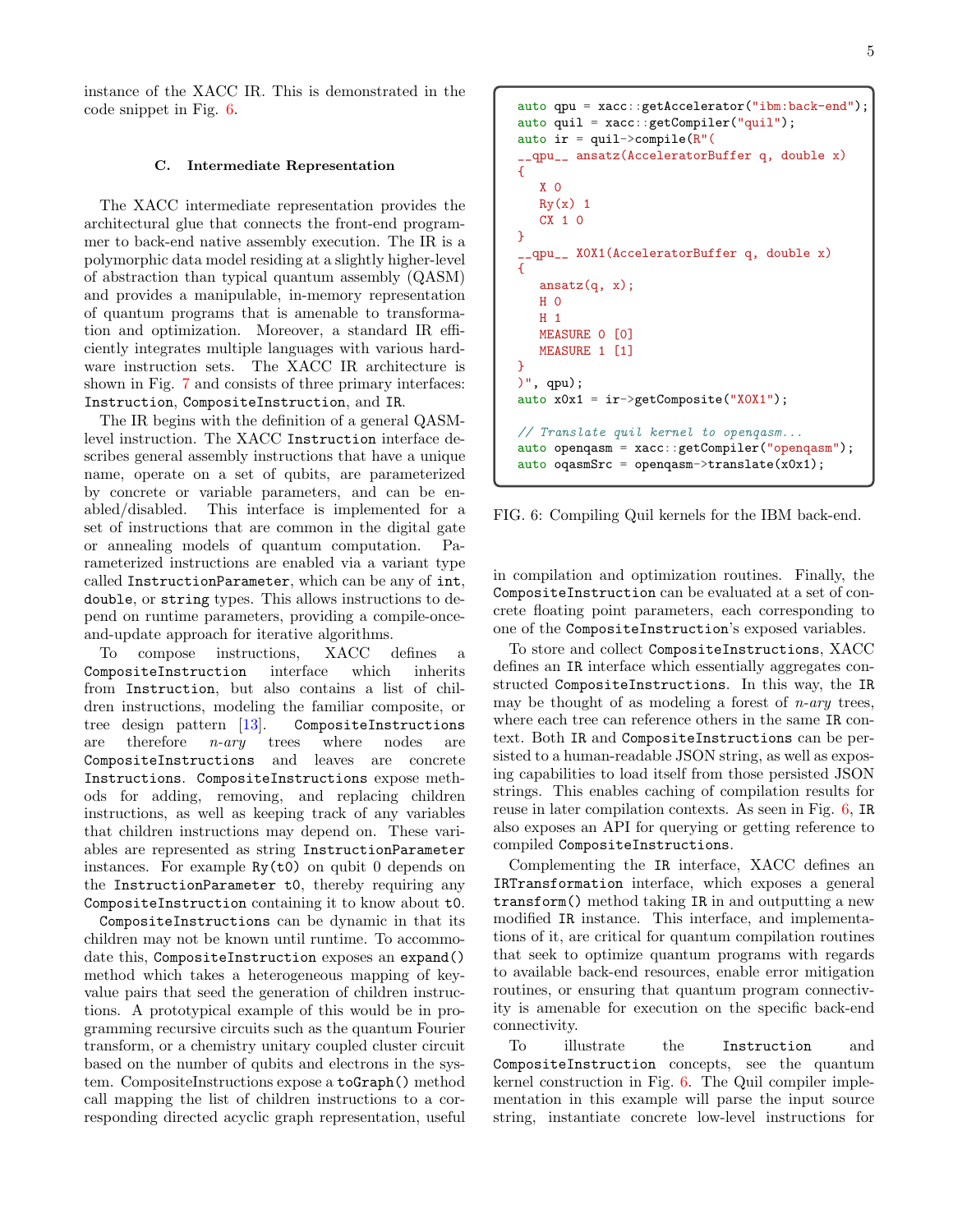<span id="page-5-0"></span>

FIG. 7: The XACC IR architecture, composed of Instruction, CompositeInstruction, and IR interfaces, enables a polymorphic object-model for the description of quantum programs that spans available quantum back-ends.

each line, and add them to a CompositeInstruction. Here each concrete instruction is provided to XACC as a subclass of the Instruction interface. The process begins by creating an X instruction, and setting its bits vector to {0}. Next the compiler creates a parameterized Ry gate, with a string InstructionParameter x. Finally a CNOT instruction is created with its bits as {1,0}. These will be added to a CompositeInstruction (with variables =  $\{x\}$ ) and stored in the to-bereturned IR instance. Once a CompositeInstruction is created and stored, it can be referenced by other CompositeInstructions. This is how the second kernel is able to make reference to ansatz and add a couple of the X basis measurements.

A common pattern accompanying a tree of similar types is the visitor pattern, which enables type-specific operations to be added to a tree of common types at runtime via double dispatch. Essentially, the visitor pattern provides a mechanism for separating operations on a set of common objects from the structure of the objects themselves. XACC provides an implementation of the visitor pattern for Instruction, and in doing so provides an extensible mechanism for operations on the IR. Specifically, all XACC Instructions expose an accept() method that takes as input an InstructionVisitor. These visitors define a set of visit operations for each concrete Instruction subtype it would like to visit, and a null implementation for all those it does not implement. Each Instruction

<span id="page-5-1"></span>auto provider = xacc::getIRProvider("quantum"); auto kernel = provider->createComposite("foo",{"theta"}); auto  $x =$  provider->createInstruction("X", {0}); auto  $ry =$ provider->createInstruction("Ry", {"theta"}); auto  $cx =$ provider->createInstruction("CX", {1,0}); kernel->addInstructions({x,ry,cx});

FIG. 8: Leveraging the IRProvider to create components of the IR without knowledge of underlying types.

subclass implements the accept call which invokes visit on the input InstructionVisitor giving itself as the argument to the visit call, thereby giving the visitor type information about the Instruction. This pattern enables a number of operations on the IR tree that is pertinent to quantum compilation and execution. First, specific back-ends can implement the InstructionVisitor and its desired visit methods to map IR to the corresponding native assembly. Moreover, simulation backends can implement the visitor to execute specific simulation methods, e.g. performing unitary operations on a state vector simulator. The extensibility of this pattern gives XACC developers maximal flexibility to design operations on the IR tree.

Finally, the XACC IR package exposes a factory for the general creation of Instructions, Composites, and IR. The IRProvider interface exposes createInstruction, createComposite, and createIR methods that create subtypes of these interfaces. The code snippet in Fig. [8](#page-5-1) demonstrates how the IRProvider decouples programmers from underlying concrete type information for instructions, composite instructions, and IR.

#### D. Observable and Observable Transform

The observable concept and transformations on observables have been proposed in the QCOR language specification [\[14\]](#page-16-9). In part, this specification describes a quantum observable as a rule over a range of qubits

<span id="page-5-2"></span>

FIG. 9: The Observable and ObservableTransform interfaces.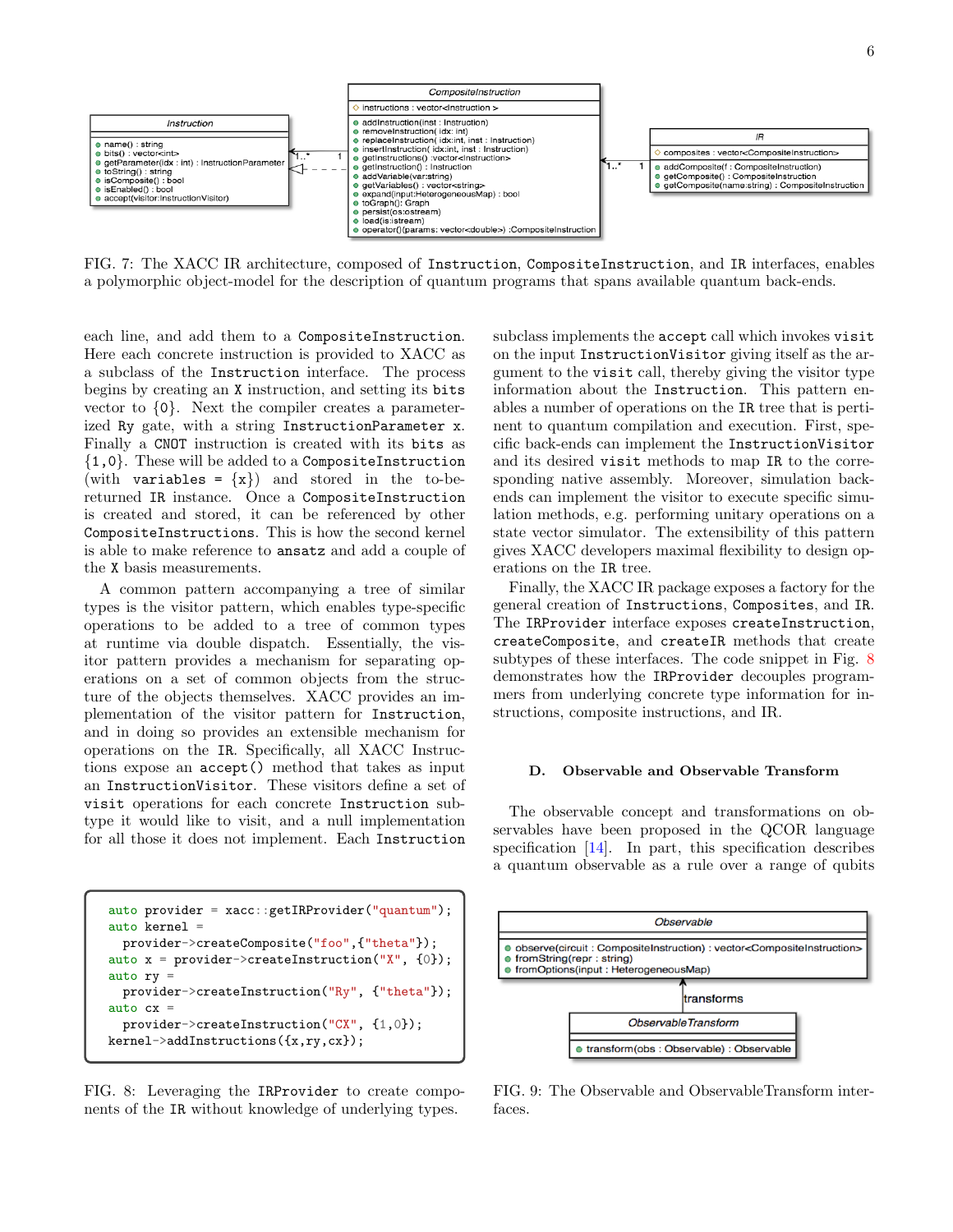```
// Observable from string
auto x0x1 = xacc::getObservable("pauli");
x0x1->fromString("X0 X1");
// Measure, adds hadamards on 0,1
// and measure instructions
auto measured_circuit =
        x0x1->observe(circuit)[0];
// Observable from options
auto h2 = xacc::getObservable("chemistry");
h2->fromOptions({
    {"basis", "sto-3g"},
    {"geometry", R"(
                      2
                     H 0.0 0.0 0.0
                     H 0.0 0.0 0.75
                     \Delta<sup>\theta</sup>
    }});
```
FIG. 10: Demonstration of how programmers may create XACC Observables. Observables can be defined through appropriate subclasses of the Observable. Here we show general Pauli Observables, as well as a more complex chemistry observable.

defining the measurement bases to be appended after an input circuit. It stipulates that implementations of the observable concept expose an observe() method which takes an unmeasured circuit or program and returns a list of (partially) measured circuits based on the observable's algebraic structure. The specification leaves the exact description of the circuit or kernel data structures to specification implementors. Moreover, the specification mandates that the observable concept expose methods for constructing the observable from both a stringlike representation and a heterogeneous map of input parameters. Transformations on observables simply map one observable to another, and implementations are free to propose any number of transformations (like Jordan-Wigner, Bravyi-Kitaev, etc.).

We have implemented this concept in XACC via the definition of an Observable interface. XACC implements the observe method to take as input an unmeasured CompositeInstruction and return a list of measured CompositeInstructions. We also define the ObservableTransform to take an Observable and map it to a new Observable. This transformation interface enables an extensible mechanism for contributing fermionspin mappings (Jordan-Wigner, Bravyi-Kitaev, etc.) and operator symmetry reductions (e.g. qubit tapering [\[15\]](#page-16-10)). The class structure for these interfaces is shown in Fig. [9.](#page-5-2) Fig. [10](#page-6-1) demonstrates how Observables may be created in code.

## <span id="page-6-0"></span>E. Accelerator

The primary interface put forward by the XACC back-end layer is the Accelerator. This concept is intended to be implemented for physical and virtual quantum computing back-ends that can be local or remote. Accelerators expose an execute() method that takes as input an AcceleratorBuffer instance and the CompositeInstruction containing the compiled representation of the quantum program. Accelerators are free to implement this as necessary for executing the program on their representative hardware or simulator, but must persist all measurement results to the provided buffer instance. Implementations can also take advantage of the buffer heterogeneous metadata member to persist any other pertinent information (such as readout error probabilities,  $T_1$  and  $T_2$  times, or expectation values). The execute method is overloaded to enable the execution of multiple CompositeInstructions at once to improve on the number of remote process invocations required to execute a given problem.

Accelerators can be initialized with a heterogeneous map of options, a useful feature for tweaking the number of shots, the desired remote back-end, and any other execution parameters. Accelerators can return a list of hardware-dependent IRTransformations that will be run on the incoming CompositeInstruction to ensure that the program is amenable for execution on the accelerator. Accelerators also expose the underlying qubit connectivity via the getConnectivity() method. This can be used in compilation routines or other IRTransformation implementations.

XACC defines a decorator pattern on the Accelerator interface that promotes extensible pre- and postprocessing of Accelerator execution input and results. The AcceleratorDecorator interface is an Accelerator sub-type but also delegates to a concrete Accelerator

<span id="page-6-2"></span>

FIG. 11: The class architecture for the Accelerator and AcceleratorDecorator. The Accelerator provides an extension point for general quantum back-ends, while the decorator enables general pre- and post-processing around quantum back-end execution.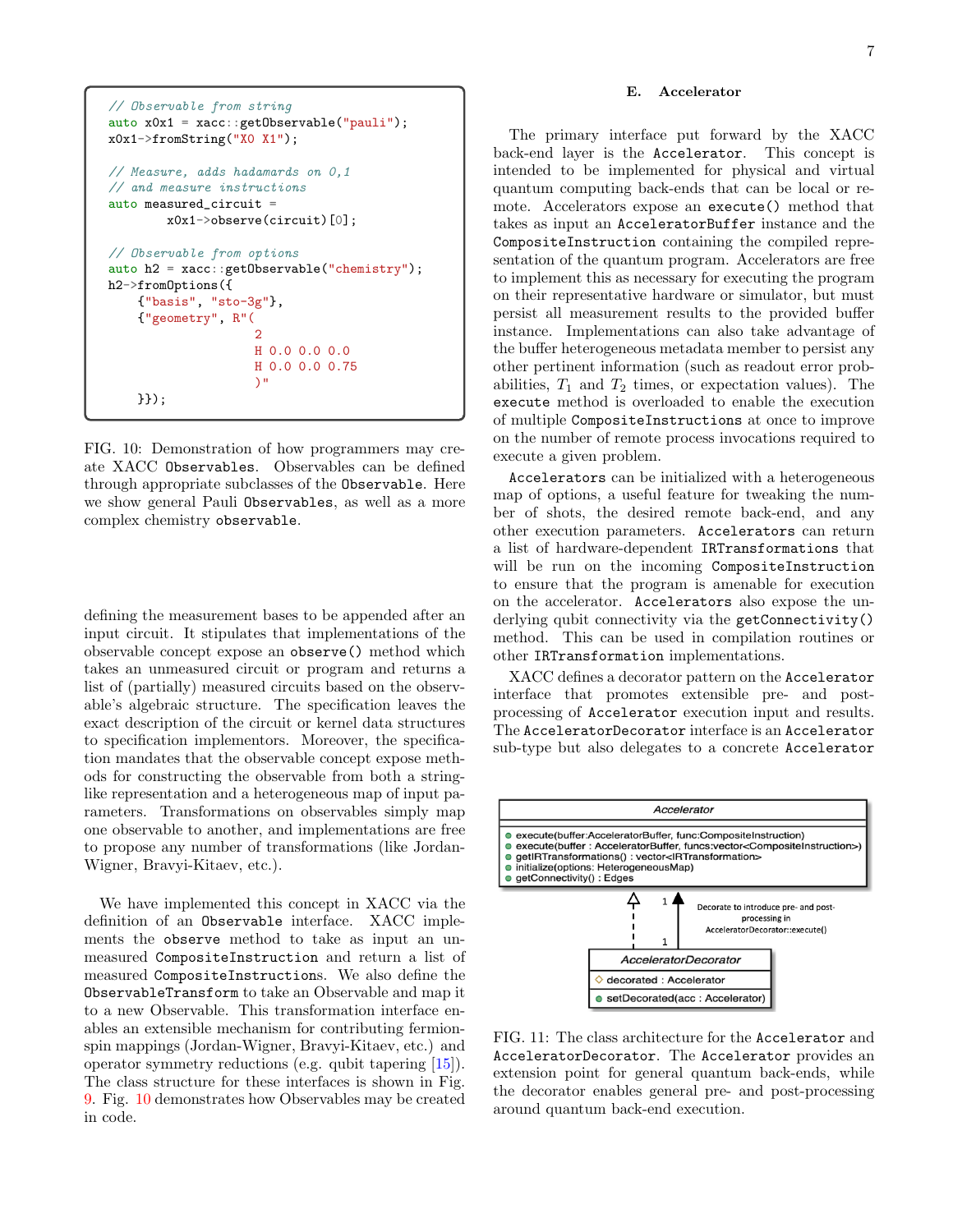```
// Get a concrete accelerator
auto ibm = xacc::getAccelerator("ibm:tokyo",
                    {{"shots",8192}});
// get an accelerator decorator
auto ro_decorator =
    xacc::getAcceleratorDecorator("ro-error");
// decorate
ro_decorator->decorate(ibm);
// execute just like you
// would any accelerator
ro_decorator->execute(buffer, circuit)
// buffer has readout-error
// corrected results...
auto ro_corrected =
   buffer->getInformation("exp-val");
```
FIG. 12: A code snippet demonstrating how one might leverage Accelerators and AcceleratorDecorators to automate certain error mitigation strategies.

(see Fig. [11\)](#page-6-2). It implements  $Accelerator:execute()$ to insert pre-processing of execution input, execution on the delegated Accelerator, and post-processing of measurement results and metadata. This design is particularly useful in near-term quantum computation as it enables an extension point for general error mitigation strategies. For example, one could implement automated qubit measurement readout-error mitigation by implementing the AcceleratorDecorator to postprocess computed expectation values according to shift rules based on known readout error probabilites [\[1\]](#page-16-0). The snippet in Fig. [12](#page-7-0) demonstrates how one might leverage this capability to automate certain error mitigation strategies. It is useful to note that this pattern enables a chain of decorators, with the final decorator delegating to a concrete Accelerator, thereby enabling a composition of different pre- and post-processing strategies (multiple error mitigation strategies).

# F. Algorithms

XACC defines a general Algorithm interface to enable the injection of pre-defined quantum-classical algorithms and therefore relieve programmers of the burden of having to program them from scratch. XACC defines an Algorithm as a concept or abstraction that takes as input a heterogeneous map of input data, and exposes a mechanism for execution with a provided AcceleratorBuffer. Examples of algorithm implementations provided by XACC are the variational quantum eigensolver, reduced density matrix element generation for quantum chemistry calculations, and a data-driven

circuit learning algorithm for machine learning tasks that leverage quantum back-ends. Sec. [V](#page-12-0) demonstrates the utility of this Algorithm interface.

#### G. Optimizer

The QCOR specification puts forward a general optimizer concept [\[14\]](#page-16-9). This abstraction is meant to provide a general extension point for methods that optimize general multi-variate functions, and specifically for quantum computing, functions that internally make calls to a quantum back-end. XACC implements this concept via an Optimizer interface, which exposes an optimize() method that takes as input a general OptFunction. The OptFunction is a thin class that wraps a C++ std::function<double(const std::vector<double>, std::vector<double>&)> instance representing the function to be optimized. This function instance must take as its first argument a const std::vector<double> representing the current optimization iteration parameters, and as its second input a std::vector<double>& representing the mutable function gradient with respect to the current iterate's parameters. It returns a double representing the evaluation

```
auto optimizer =
     xacc::getOptimizer("nlopt");
OptFunction f(
    [](const std::vector<double> &x,
        std::vector<double> &grad) {
    // any preprocessing needed before
    // back-end execution
    // Execute on back-end Accelerator
    qpu->execute(buffer, circuits);
    // post-processing on results
    // compute f_val scalar, compute
    // gradient if necessary
    return f_val;
   },
    n_params);
optimizer->setOptions(
   HeterogeneousMap{
      std::make_pair("nlopt-maxeval", 200),
      std::make_pair("nlopt-optimizer",
                      "l-bfgs")
    });
auto result = optimizer->optimize(f);
```
FIG. 13: A code snippet demonstrating how one might leverage Optimizers.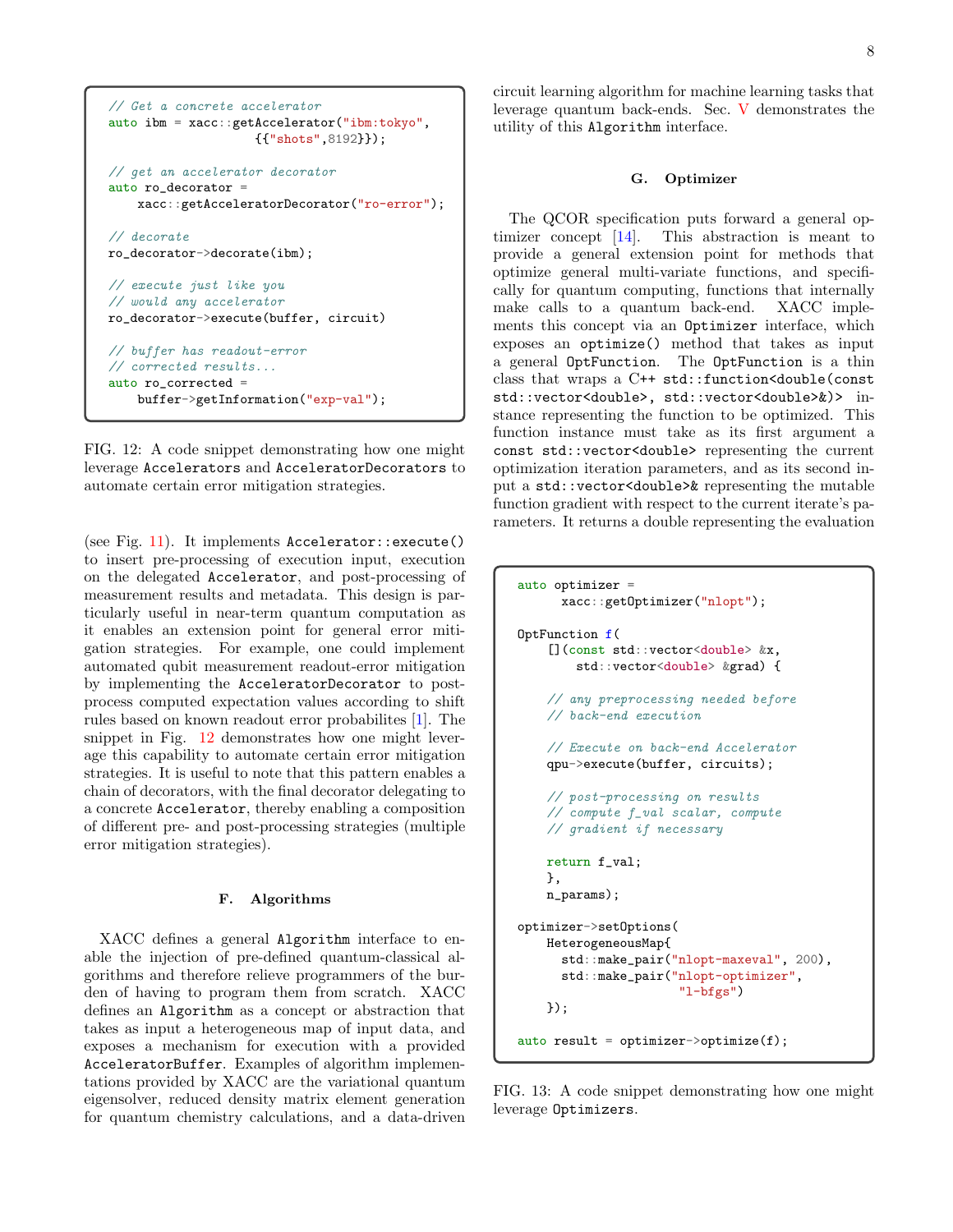of the function at the provided parameters. Optimizer implementations are free to ignore the second argument in derivative-free optimization routines. Optimizers also expose a setOptions() method that takes as input a heterogeneous map of input data, enabling programmers to configure the underlying optimization routines being leveraged.

XACC has concrete implementations of the Optimizer that delegate to the well-known NLOpt  $[16]$  and mlpack [\[17\]](#page-16-12) libraries. The code snippet in Fig. [13](#page-7-1) demonstrates the utility of this extension point.

# H. The XACC Service Registry

At its core, XACC architecture puts forward interfaces for accelerators, accelerator decorators, instructions, composite instructions, IR transformations, compilers, algorithms, observables, and observable transforms. XACC sees these interfaces as extension points for the framework, with implementations serving as available services for the various aspects of the quantum programming and execution workflow. In an effort to ensure modularity and extensibility, XACC only handles service implementations as standard (shared) pointers to the interface being implemented. In this way, XACC never knows about underlying types, implying that a single XACC install can be built but the underlying functionality can change without a total re-build of the framework.

To enable this, XACC requires a robust factory pattern that promotes this sort of interface-based programming. This is common in the Java, where major application frameworks provide modularity and extensibility through interface registration, dynamic loading, and reflection. To promote this in a standard way, the open-source community put forward the Open Services Gateway Initiative (OSGi) [\[18\]](#page-16-13), which defines several abstractions common to modular frameworks with runtime-extensibility. The OSGi specification defines the concept of a bundle containing service (interface) implementations that are declared to the framework at runtime via standard metadata files. These services are loaded and registered with a core framework instance, thus enabling clients to request an instance of an interface implementation given by a specified string name. This technology underlies most graphical integrated development environments (IDE), and enables integration of programming tools across a number of languages.

XACC picks up on these concepts, and leverages a C++ implementation of the OSGi specification called CppMicroServices [\[19\]](#page-16-14). This framework enables runtime registration of interface implementations against their interface type and unique string identifiers. These implementations are provided to the framework as plugins, or code that sits outside the core XACC context, but provides an implementation of a core XACC interface, and can be added or removed without affecting the

```
// Create CppMicroServices Framework
auto framework =
    FrameworkFactory().NewFramework();
// Initialize the Framework
framework.Init();
// Get the Bundle Context
auto context = framework.GetBundleContext();
// Load and install plugins
auto plugins =
    loadPluginLibraries("~/.xacc/plugins");
for (auto& plugin : plugins) {
  context.InstallBundles(plugin);
}
// Start the framework.
framework.Start();
// Get all installed bundles and install them
auto bundles = context.GetBundles();
for (auto b : bundles) {
    b.Start();
}
// ... Later requesting a certain Service
std::string name = "openqasm";
xacc::Compiler compiler;
auto compilers =
    context.GetServiceReferences<Compiler>();
for (auto& s : compilers) {
  auto service = context.GetService(s);
  if (service &&
        service->name() == name) {
      compiler = service;
      break;
  }
}
```
FIG. 14: Example code snippet demonstrating the Cpp-MicroServices OSGi implementation and its utility to XACC. The CppMicroServices framework is started, bundles loaded as shared libraries, and services are requested, all at runtime without direct dependence on third-party contributions or framework re-builds.

core framework. These plugins are built and installed as standard shared libraries, and dropped into a specific folder that XACC defines. At runtime, XACC loads the plugins (shared libraries) into the core CppMicroServices framework and all available interface implementations are registered. Clients can then request specific services by providing the interface type and the name of the service. The code in Fig. [14](#page-8-0) demonstrates this process. First, a CppMicroServices framework is created and initialized, then all plugin libraries are loaded and all bundles are started (thus registering all service imple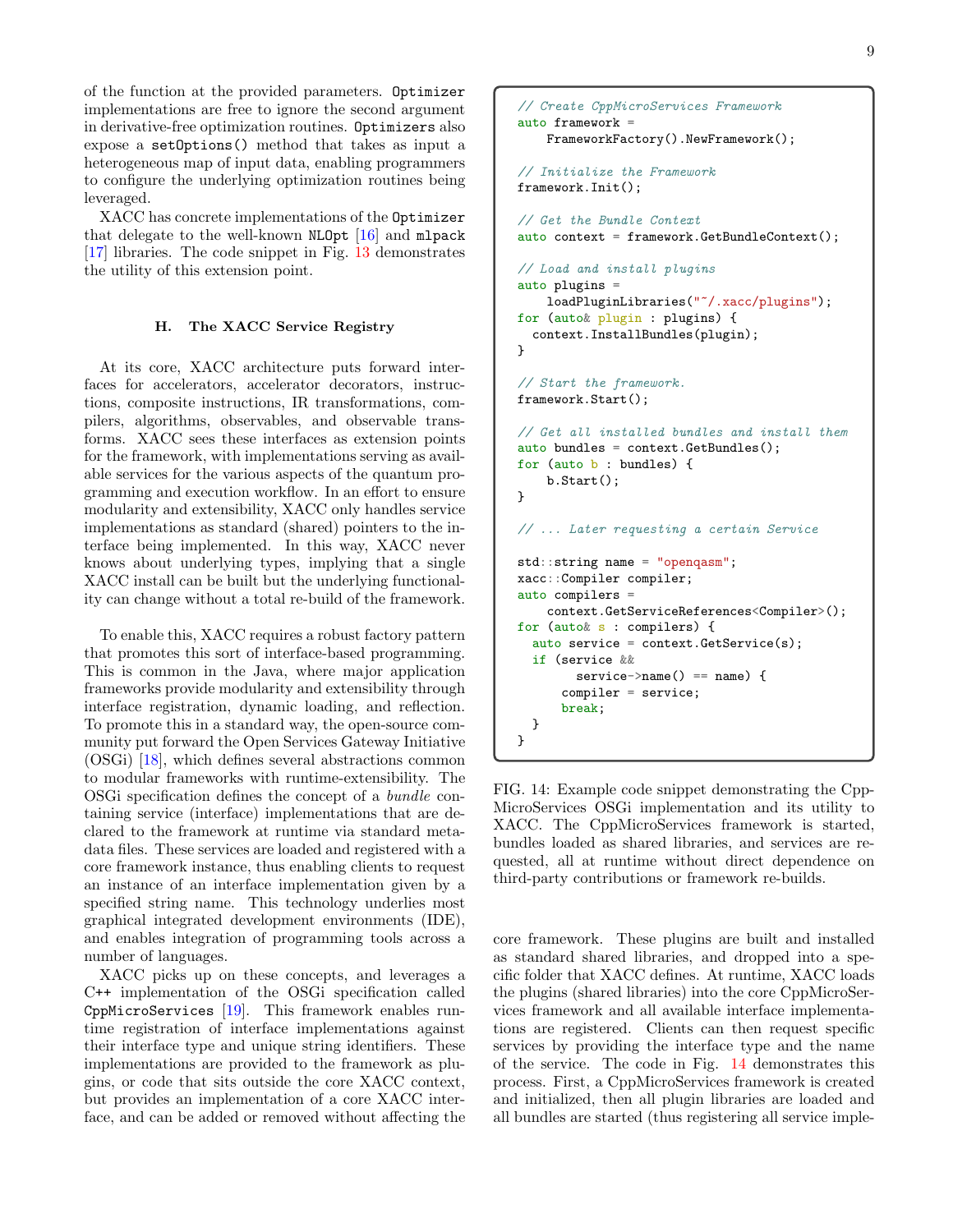mentations). Later, clients can request a service (here Compiler) of a specified unique name (openqasm).

To handle all of this, XACC leverages a class called the ServiceRegistry, which exposes templated methods to retrieve implementations corresponding to a certain interface type and the unique string name. This class exposes a getService<TYPE>(name:string):TYPE method allowing programmers to request a certain XACC interface implementation at the given name. The previously demonstrated code snippets in this work reference API calls like xacc::getAccelerator(), xacc::getCompiler(), etc. These are just wrappers around calls to the ServiceRegistry::getService<T>(name:string), which returns the appropriate instance of type T.

#### <span id="page-9-0"></span>I. Heterogeneous Map

A crucial utility data structure that has been mentioned throughout the previous discussion and code snippets, but not yet elaborated on, is the XACC HeterogeneousMap. This abstraction is described in the QCOR specification [\[14\]](#page-16-9) as a mechanism or data structure for mapping string keys to any value type. This type of construct is commonplace in Python (dict is a heterogeneous mapping), but is more difficult to implement in a system-level, statically typed language like C++. The standard library implements a map data structure, but it must be instantiated with the concrete key and value types. In C++17, there are two ways how this can be achieved. One way to achieve this heterogeneous value-type behavior would be to use type erasure via C++17 std::any<T>. Another way would be to create a standard map with string keys and variant-like value (std::variant in C++17). The XACC HeterogeneousMap leverages the C++14 standard, specifically static template class members, in order to achieve heterogeneous value types, thus enabling the data structure and corresponding API demonstrated in Fig. [15.](#page-9-1)

#### <span id="page-9-3"></span>J. XACC Framework API

The public XACC API has been demonstrated (in part) throughout the code snippets in the previous sections. Here we elaborate on the calls exposed in the API and detail the functionality each provides. This API is the primary interface clients/programmers leverage when interacting with XACC and its underlying service framework. The API is demonstrated graphically in Fig. [16.](#page-9-2)

All applications leveraging the XACC framework must initialize the framework before invocation of any XACC API calls. XACC provides an Initialize() function for this, which takes as input the standard argc, argv command line argument variables. The primary function of this method is to parse and analyze any application com-

```
// Create a map and use insert()
// method leveraging template
// type deduction
HeterogeneousMap m;
m.insert("int-key", 1);
m.insert("double-key", 2.0);
m.insert("vector-key",
        std::vector<double>{1.0,2.0});
m.insert("string-key", std::string("hello"));
// Create from initializer list
HeterogeneousMap m2{
        std::make_pair("int-key",1),
        std::make_pair("double-key",2.0)
};
```
FIG. 15: Demonstration of the XACC HeterogeneousMap. This utility class is used throughout XACC as a mechanism for handling heterogeneous, problem- and back-end-specific information.

mand line options, and initialize the underlying XACC CppMicroServices plugin framework. This involves the searching, loading, and registering of shared libraries exposing core XACC service implementations. A corresponding Finalize API call is provided for invocation at the end of XACC usage that tears down the service registry and cleans up allocated memory.

The next API call that programmers will interact with is an allocator of quantum memory. In a similar vein as the C malloc call, XACC exposes a qalloc API call that allocates an instance of the AcceleratorBuffer. Note that at this level, XACC defines a typedef for AcceleratorBuffer called qbit. The primary purpose for this typedef is for readability, and it is leveraged in the QCOR single-source quantum-classical C++ compiler [\[20\]](#page-16-15). qbit and AcceleratorBuffer can be used interchangeably.

XACC exposes public methods for getting references

<span id="page-9-2"></span>

| XACC                                                                                                                                                                                                                                                                                                                                                                                                                                                                                                                                                  |
|-------------------------------------------------------------------------------------------------------------------------------------------------------------------------------------------------------------------------------------------------------------------------------------------------------------------------------------------------------------------------------------------------------------------------------------------------------------------------------------------------------------------------------------------------------|
| Initialize(argv:int, argc:char**)<br>qalloc(size:int) : gbit<br>getAccelerator(name:string, HeterogeneousMap options) :Accelerator<br>AcceleratorDecorator(name:string) :AcceleratorDecorator<br>getCompiler(name:string) :Compiler<br>getIRProvider(name:string): IRProvider<br>getAlgorithm(name:string): Algorithm<br>getObservable(name:string): Observable<br>getObservableTransform(name:string): ObservableTransform<br>qasm(src:string)<br>getCompiled(name:string):CompositeInstruction<br>getService <t>(name:string): T<br/>Finalize()</t> |

FIG. 16: The public XACC API provides programmers with an easy mechanism for interacting with the core XACC service registry, as well as allocating AcceleratorBuffers and compiling quantum kernels.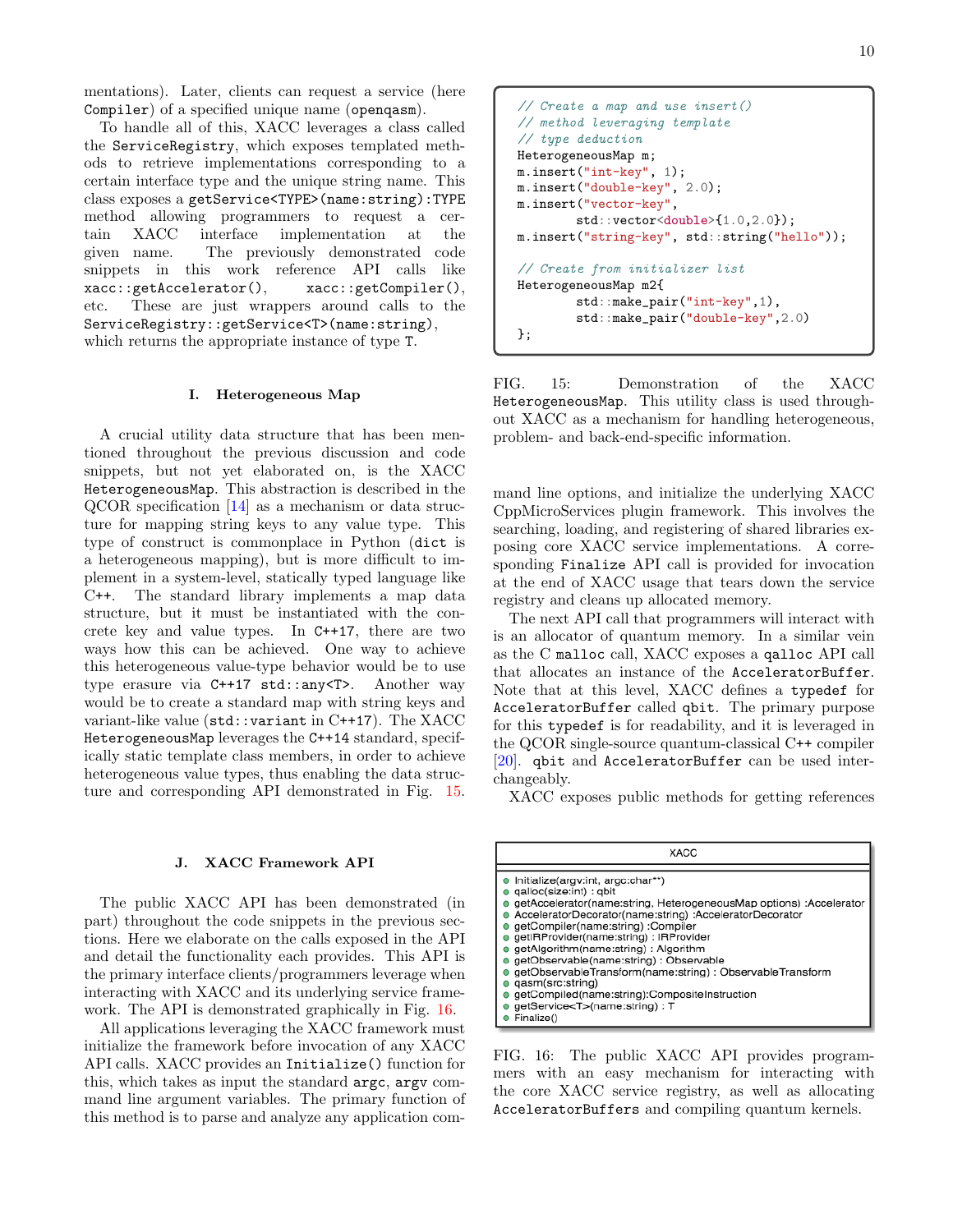```
// JIT map XASM Ansatz to IR
xacc::qasm(R"(
.compiler xasm
.circuit deuteron_ansatz
.parameters theta
.qbit q
X(q[0]);
Ry(q[1], theta);
CNOT(q[1], q[0]);
)");
auto ansatz =xacc::getCompiled("deuteron_ansatz");
// Quil example, multiple kernels
xacc::qasm(R"(.compiler quil
.circuit ansatz
.parameters theta, phi
X 0
H 2
CNOT 2 1
CNOT 0 1
Rz(theta) 0
Ry(phi) 1
H 0
.circuit x0x1
ansatz(theta, phi)
H 0
H 1
MEASURE 0 [0]
MEASURE 1 [1]
)");
auto x0x1 = xacc: :getCompiled("x0x1");
```
FIG. 17: Demonstration of the XACC qasm() call. Note multiple kernel strings can be compiled and reference each other.

to implementations of core interfaces, such as accelerator, compiler, IR provider, algorithm, IR transformation, and observable implementations. Each implementation exposes a unique name (ibm for the IBM Accelerator, for instance), so each of these API calls (getAccelerator, getCompiler, etc.) takes as input the name of the service implementation, and returns a shared pointer to that instantiated service. Programmers can also directly leverage a templated getService<T>(name:string) : T call to instantiate a service of type T with the given string name.

To improve programming efficiency, readability, and utility of the quantum kernel string compilation (like in Fig. [6\)](#page-4-0), XACC exposes a qasm() function. This function takes as input an enhanced quantum kernel source string syntax and compiles it to XACC IR. This source string is enhanced in that it requires that extra metadata be present in order to adequately compile the quantum code. Specifically, the source string must contain the following key words:

• a single .compiler NAME, to indicate which XACC

compiler implementation to use.

- one or many .circuit NAME calls to give the created CompositeInstruction (circuit) a name.
- one .parameters PARAM\_NAME\_1, PARAM\_NAME\_2, ..., PARAM\_NAME\_N for each parameterized circuit to tell the Compiler the names of the parameters.
- A .qbit NAME optional keyword can be provided when the source code itself makes reference to the qbit or AcceleratorBuffer

Running this command with the appropriately provided keywords will compile the source string to XACC IR and store it an internal compilation database (standard map of CompositeInstruction names to CompositeInstructions), and users can get reference to the individual CompositeInstructions via an exposed getCompiled() XACC API call. The code in Fig. [17](#page-10-1) demonstrates how one would use qasm() and its overall utility.

# <span id="page-10-0"></span>IV. INTERFACE IMPLEMENTATIONS FOR QUANTUM COMPUTING

Having introduced the core interfaces exposed by core XACC, we now turn to detailing concrete implementations of these interfaces for quantum computation. Specifically, we will discuss gate and annealing model implementations of the core XACC IR interfaces, Pauli and Fermion implementations of the Observable interface (and Jordan-Wigner, Bravyi-Kitaev implementations of ObservableTransform), Compiler implementations for standard low-level assembly languages (Quil, OpenQasm, XACC XASM) using Antlr [\[21\]](#page-16-16), Accelerators for available QPUs and simulators, and Algorithm implementations. We note that for most use cases programmers do not need to know the concrete type of these implementations as instances are created and provided as pointers to the interface itself via the XACC public API. The implementations to be discussed here are available in the xacc::quantum package.

XACC defines Gate and Circuit classes implementing Instruction and CompositeInstruction, respectively. To hide this type information from programmers, XACC defines a QuantumIRProvider which implements the IRProvider interface for the creation of Gates and Circuits (returned as pointers to Instruction and Circuit). The Gate implements the aforementioned Instruction API and is further subclassed by types providing specific digital gate implementations, such as Hadamard, CNOT, Rz, etc. The Circuit class implements the aforementioned CompositeInstruction API to provide a container for Instructions while also remaining a valid Instruction itself. The Circuit may contain further Circuits, enabling the familiar  $n$ ary tree pattern. Circuits keep track of string variables that it and sub-Instructions depend on, and implements CompositeInstruction::operator()() to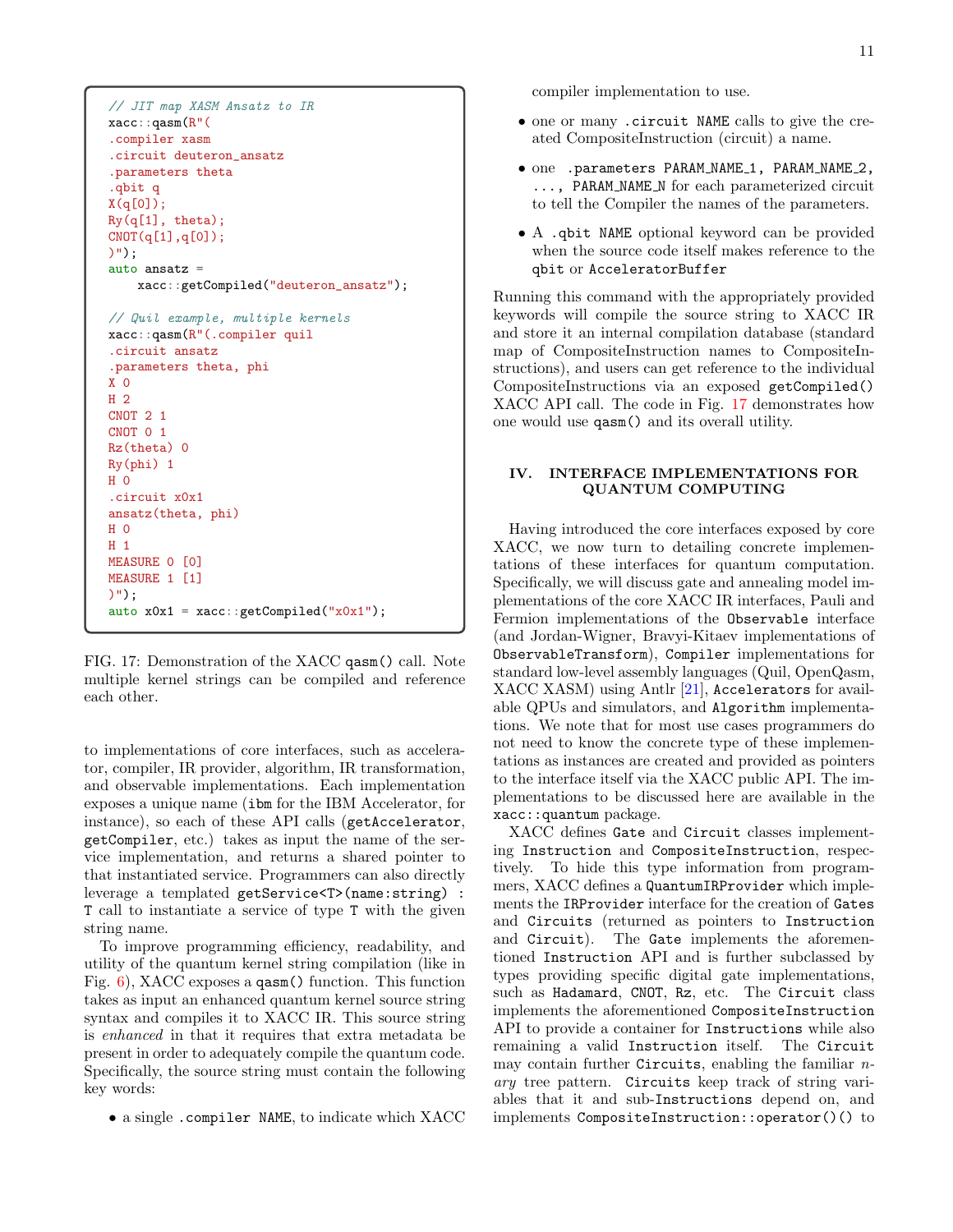```
// JIT map XASM Ansatz to IR
xacc::qasm(R"(
.compiler xasm
.circuit deuteron_ansatz
.parameters x
.qbit q
for (int i = 0; i < 2; i++) {
  H(q[0]);}
exp_i_ttheta(q, x, {{'|v}pauli", "X0 Y1 - Y0 X1"}});)");
auto ansatz =
    xacc::getCompiled("deuteron_ansatz");
```
FIG. 18: Demonstration of the XACC XASM Compiler through the qasm() call.

take concrete double values and evaluate all sub-Instructions dependent on a specific Circuit variables. A key aspect of Circuits is that they can be *dynamic*, i.e. sub-types of Circuit can override the CompositeInstruction::expand method taking an HeterogeneousMap of input data and expanding itself with concrete Gate instructions. This is useful for dynamic, pre-defined composite instructions that can be programmed at compile-time but expanded at runtime. A few examples of this, which are implemented in XACC, are the following Circuit sub-types:

- range Takes as input a Gate name and the range of qubits (given as a standard range [start idx,end idx), or the total number of qubits). Based on this input it adds that Gate to all qubits in the range. Typical invocation using the XASM compiler looks like range(buffer,  $\{{'''}gate''$ , "H"},  ${'''}nq", 4\}$ );.
- qft Takes as input the range of qubits (given as a standard range [start\_idx,end\_idx), or the total number of qubits) upon which to append a quantum Fourier transform. Typical invocation using the XASM compiler looks like qft(buffer,  $\{ {\text{''nq''}, 4\}}$ .
- exp i theta Takes as input a representation of a spin or fermionic operator  $H$  and provides a first order trotterization of  $exp(i\theta H)$ . Typical invocation using the XASM compiler looks like exp\_i\_theta(buffer, theta, {{"pauli", "XO  $X1 - Y0 Y1"$ });.

An example of using these dynamic circuit generators with the  $xacc::qasm()$  call is shown in Fig. [18.](#page-11-0)

XACC defines a number of Compiler implementations, primary of which are the Quil, OpenQasm, and XASM compilers. All of these implementations leverage the Antlr parser generation library for creating parsetree listeners that map individual Antlr nodes to XACC

IR instructions and composite instructions. The default Compiler in XACC is the XASM compiler (XACC assembly language compiler). This compiler puts forward a grammar specification for a C or C++ style low-level assembly language for quantum computing. This language is QASM-like in nature, but inherits the features of the XACC IR static and dynamic instruction set. In this way, XASM provides a dynamic, living language (living in the sense that low-level instructions that can be expressed are in fact XACC Instruction plugins, and can be added/removed at runtime). The XASM grammar specifies instructions with a unique name, a set of bits to operate on, an optional set of gate parameters, and an optional heterogeneous map of input parameters. Moreover, the XASM grammar supports simple for loops that enable programming multiple instructions in a more efficient and familiar manner. These XASM language source strings are parsed via auto-generated Antlr data structures and mapped to XACC IR via an Antlr tree-node visitation event listener implementation. The OpenQasm and Quil compilers are implemented in a similar way, but are based off of vendor-supplied grammar specifications.

XACC defines Accelerator implementations for IBM, Rigetti, D-Wave, IonQ, and a number of back-end simulators (TNQVM [\[22\]](#page-16-17), C++ local IBM noise-aware simulator, etc). Each of these physical QPU implementations actually subclass a RemoteAccelerator class, which further subclass Accelerator. This remote subtype provides key functionality (that is common across currently available physical QPUs) for remote REST API calls (GET, POST, etc.). The base implementation relies on the Curl for People (CPR) implementation hosted at [\[23\]](#page-16-18). These Accelerators are further parameterized by pertinent execution metadata such as number of shots, specific backend, etc. We note that these Accelerators do not delegate to provided Pythonic frameworks (qiskit, pyquil, etc.) but instead make direct calls to the exposed REST API provided by the vendors. An example of getting reference to the IBM Accelerator targeting the Poughkeepsie back-end with 8192 shots is provided in Fig. [19.](#page-11-1)

XACC provides two implementations of the Observable interface: the PauliOperator and the FermionOperator. The PauliOperator keeps track internally of a mapping of terms, with each term encapsulating a coefficient, a map of qubit sites to string X, Y, Z, and an optional variable string (for

```
// Note Accelerators can be initialized
// with a HeterogeneousMap.
auto ibm = xacc::getAccelerator("ibm",
            {{"shots", 8192},
            {"backend", "ibmq_poughkeepsie"}});
ibm->execute(buffer, circuits);
```
FIG. 19: Demonstration of configuring, getting, and executing a remote Accelerator.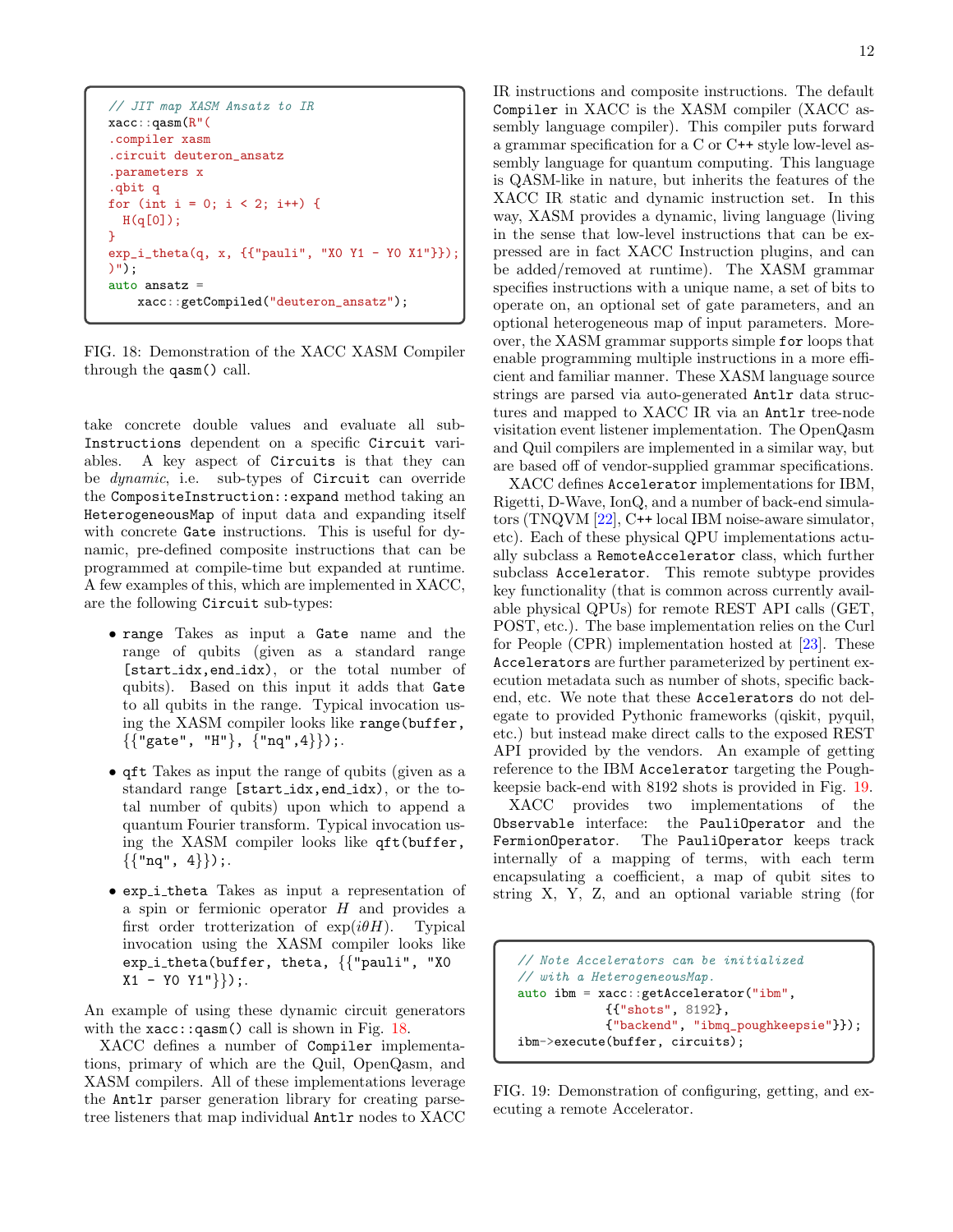```
__qpu__ foo(qbit q, double h, double j) {
  qmi(q[0], q[0], h);qmi(q[1],q[1], h);qmi(q[0],q[1], j);
}
```
FIG. 20: An example quantum kernel for the D-Wave architecture.

parameterized operators). The FermionOperator internally keeps a map of terms, each term containing a coefficient, map of fermionic sites to bool indicating creation or annhilation, and an optional variable string. Both operators expose an API for common algebraic operations on operators (addition, subtraction, multiplication). Both leverage a custom Antlr parser for enabling the Observable::fromString functionality (PauliOperators can be created from strings like X0 X1, FermionOperators can be created from strings like  $0^{\circ}$  1). PauliOperator implements observe() to take an unmeasured CompositeInstruction, and for each term the operator contains append appropriate measurement gates, and return a list of measured CompositeInstructions. The FermionOperator implements observe() to first transform itself via an appropriate ObservableTransform (Jordan-Wigner, for instance) and then call and return the result of the observe() call invoked on the transformed Observable.

XACC provides support for the D-Wave quantum computing architecture by implementing the XACC core interfaces for expressing low-level machine instructions that describe biases and couplers for the D-Wave Ising Hamiltonian. Specifically we implement the Instruction interface for D-Wave quantum machine instructions that describe the bias or coupling strength on a given qubit or pair of qubits. XACC defines the AnnealingInstruction sub-type of Instruction which keeps track of two qubit indices and an InstructionParameter parameter for describing the bias or coupler (which can be a concrete double or variable). If the two qubit indices are equal, the instruction describes a bias value, and if they are different, it describes a coupler. Fig. [20](#page-12-1) provides an example of programming an XACC quantum kernel with these D-Wave instructions. Of course, one could also subclass CompositeInstruction and implement expand() to auto-generate these instructions at runtime.

XACC also defines an EmbeddingAlgorithm interface for the injection of minor graph embedding strategies used in the mapping of these quantum machine instruction representations onto the physical hardware.

# <span id="page-12-0"></span>V. DEMONSTRATION

Here we seek to demonstrate the utility of the

XACC framework through a few concrete, common use cases. Specifically, we attempt to demonstrate use cases through a variety of XACC abstraction levels, beginning with low-level use cases depicting the base XACC API, and ending with complex hybrid quantumclassical algorithms that leverage custom Observables and Algorithms. The example code shown here is meant to present complete, working programs.

```
#include "xacc.hpp"
int main(int argc, char **argv) {
 xacc::Initialize(argc, argv);
  // Get reference to the Accelerator
 auto accelerator =
   xacc::getAccelerator("tnqvm");
  // Get the IRProvider and create an
  // empty CompositeInstruction
  auto provider =
   xacc::getIRProvider("quantum");
  auto program =
    provider->createComposite("foo", {"t"});
  // Create X, Ry, CX, and Measure gates
  auto x =provider->createInstruction("X", {0});
  auto ry =provider->createInstruction("Ry", {1},
                                     {"t"});
  auto cx =provider->createInstruction("CNOT", {1,0});
  auto m0 =provider->createInstruction("Measure",
                                         {0});
 // Add them to the CompositeInstruction
 program->addInstructions({x,ry,cx,m0});
 // Loop over [-pi, pi] and compute <Z0>
 auto angles = xacc::linspace(-pi, pi, 20);
 for (auto &a : angles) {
    auto buffer = xacc::qalloc(2);
    auto evaled = program \rightarrow operator() (\{a\});
    accelerator->execute(buffer, evaled);
    std::cout << "<Z0>(" << a << ") = "
        << buffer->getExpectationValueZ()
        << "\ln";
 }
 xacc::Finalize();
 return 0;
}
```
FIG. 21: Demonstration of programmatically constructing quantum programs as XACC IR. Here we construct a parameterized gate model circuit, and evaluate it at a number of concrete angles for execution on the TNQVM [\[22\]](#page-16-17) simulation back-end.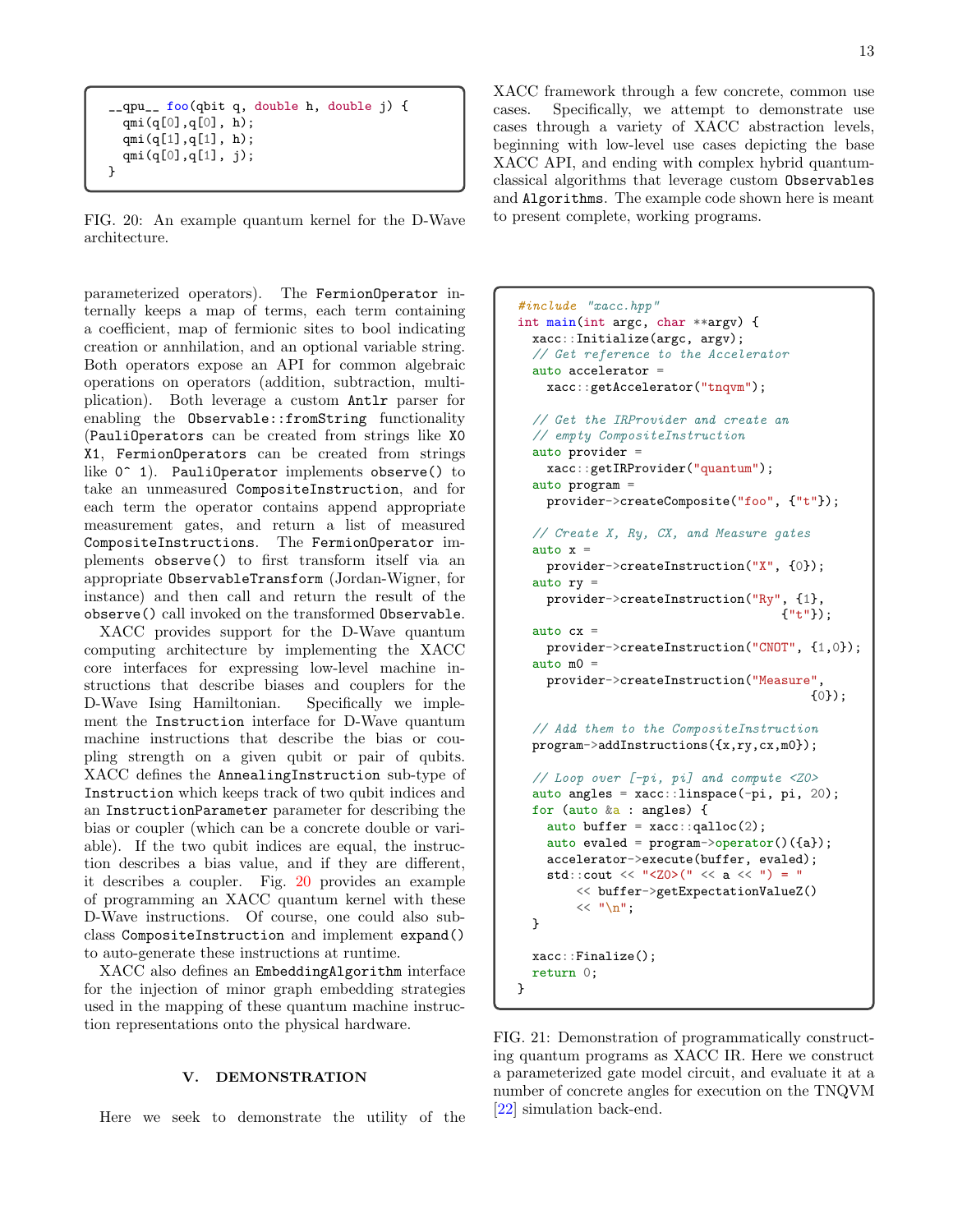#### A. Base API

Fig. [21](#page-12-2) demonstrates how one might use the lowest level of the XACC API to construct a parameterized quantum program and execute it on a desired back-end. All XACC programs simply include the public XACC header file which provides access to the public XACC API discussed in Section [III J.](#page-9-3) In order to start requesting services of a given type, programmers must first initialize the framework with the xacc::Initialize() call. This loads all available plugins (implementations of the core XACC interfaces) and parses command line options. Programmers next get reference to the desired Accelerator back-end through the getAccelerator() call. Next, to programmatically construct XACC IR, we get reference to an instance of the IRProvider and use it to create Instructions and CompositeInstructions. All concrete Instructions are added to the CompositeInstruction after creation. We now have a parameterized instance of the XACC IR (parameterized on the variable t, the rotation angle for the Ry instruction). Now, we are free to execute this

```
#include "xacc.hpp"
int main(int argc, char **argv) {
 xacc::Initialize(argc, argv);
  // Get reference to the Accelerator
  auto accelerator =
    xacc::getAccelerator("ibm:ibmq_valencia");
  // Allocate some qubits
  auto buffer = xacc::qalloc(2);// Compile
  auto quil = xacc::getCompiler("quil");
  auto ir = quil->compile(
   R"(__qpu__ void bell(qbit q) {
       H 0
       CX 0 1
       MEASURE 0 [0]
       MEASURE 1 [1]
       })", accelerator);
  // Execute
  accelerator->execute(buffer,
            ir->getComposites()[0]);
  // View results
 buffer->print();
  xacc::Finalize();
 return 0;
}
```
FIG. 22: Demonstration of creating raw quantum kernel source strings and creating IR via compilation with an appropriate XACC Compiler instance.

CompositeInstruction at concrete instances of the variable t. We note that there is no reconstruction of the program or circuit at each t. We simply evaluate this CompositeInstruction at the given variable value and execute that concrete program. Execution is affected by a call to Accelerator::execute() which takes as input the user-provided buffer and the concrete, evaluated program. The Accelerator::execute() implementation is responsible for persisting all execution results to the provided buffer. Afterwards, we are then free to process the results, here we get the expected value in the computational basis. All XACC programs end with a call to xacc::Finalize() which tears down the core service registry and cleans up allocated memory.

## B. Kernel Source Compilation and Execution

We note that the example in Fig. [21](#page-12-2) is verbose and requires a lot of boilerplate code to express relatively simple concepts. So now we move up to a higher level of XACC abstraction, specifically, compiling quantum kernel source strings via Compilers and the xacc::qasm() call.

As a dual-source approach to quantum-accelerated computing, programmers express quantum code intended for compilation and execution as separate kernel source strings. The code in Fig. [22](#page-13-0) demonstrates this functionality, specifically in programming a Bell state computation on the remotely hosted IBM Valencia backend. Programmers begin with the usual Initialize and getAccelerator calls, and instead of programmatically constructing XACC IR, get reference to a specific Compiler implementation to be used in kernel compilation. Programmers compose the quantum kernel code as a string (or string literal) and compile it with the correct Compiler instance, which creates and returns an instance of the IR, ready to be used in back-end execution. This compilation step can optionally take the Accelerator as input, thereby exposing connectivity, noise, or other back-end-specific properties at compile time.

Of course, we can replace this get-compiler, compile, get-IR, workflow with a single call to the  $xacc::qasm()$ function, depicted in Fig. [18.](#page-11-0)

# C. Hybrid Quantum-Classical Algorithms

Here we demonstrate leveraging the highest-level utilities in XACC to execute a typical quantum-classical algorithm. Specifically, we consider two common applications: (1) computing the binding energy of deuteron using the  $N = 3$  Hamiltonian from [\[1\]](#page-16-0) using the variational quantum eigensolver (VQE), and (2) training a quantum circuit to learn a provided target probability distribution.

First we consider the application from nuclear physics, with XACC code demonstrated in Fig. [23.](#page-14-0) This example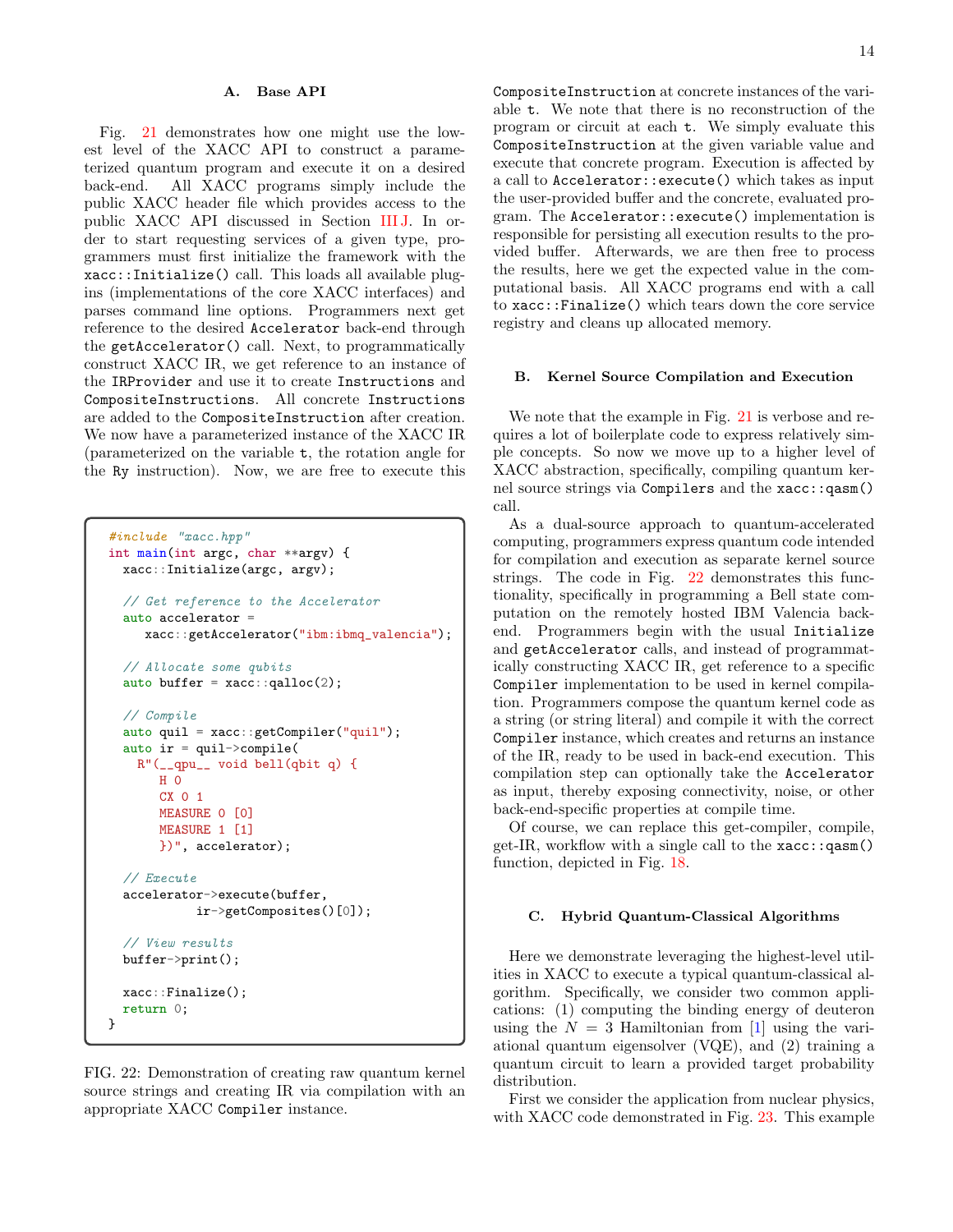```
#include "xacc.hpp"
int main(int argc, char **argv) {
 xacc::Initialize(argc, argv);
  // Get the desired Accelerator and Optimizer
  auto qpu =xacc::getAccelerator("ibm:ibmq_valencia");
  auto optimizer = xacc::getOptimizer("nlopt");
  // Create the N=3 deuteron Hamiltonian
  auto H_N_3 = xacc:: quantum:: getObservable(
     "pauli",
     std::string("15.531709 - 2.1433 X0X1 - "
        "2.1433 Y0Y1 + .21829 Z0 - 6.125 Z1 - "
        "9.625 Z2 - 3.91 X1 X2 - 3.91 Y1 Y2"));
 // JIT map Quil QASM Ansatz to IR
 xacc::qasm(R"(
    .compiler xasm
    .circuit ansatz
    .parameters t0, t1
    .qbit q
    X(q[0]);
    exp_i_theta(q, t0,
        {{"pauli", "X0 Y1 - Y0 X1"}});
    exp_i_theta(q, t1,
        {{"pauli", "X0 Z1 Y2 - X2 Z1 Y0"}});
    )");
  auto ansatz = xacc::getCompiled("ansatz");
  // Get the VQE Algorithm and initialize it
  auto vqe = xacc::getAlgorithm("vqe");vqe->initialize({
       std::make_pair("ansatz", ansatz),
       std::make_pair("observable", H_N_3),
       std::make_pair("accelerator", qpu),
       std::make_pair("optimizer", optimizer)
       });
  // Allocate some qubits and execute
  auto buffer = xacc::qalloc(3);
  vqe->execute(buffer);
  // Get the result
  auto energy =
        (*buffer)["opt-val"].as<double>();
  xacc::Finalize();
  return 0;
}
```
FIG. 23: Demonstration of a complex quantumclassical algorithm using Observable, Optimizer, and Algorithm. Specifically, this code snippet executes the variational quantum eigensolver to compute the ground state energy of the three qubit deuteron Hamiltonian in [\[1\]](#page-16-0).

demonstrates the utility of the various high-level abstractions discussed in the preceding discussion, specifically

the Observable, Optimizer, and Algorithm. Specifically we seek to compute the ground state energy of

<span id="page-14-1"></span>
$$
H_3 = 15.531709I + 0.218291Z_0 - 6.125Z_1
$$
  
- 2.143304 (X<sub>0</sub>X<sub>1</sub> + Y<sub>0</sub>Y<sub>1</sub>) - 9.625Z<sub>2</sub>  
- 3.913119 (X<sub>1</sub>X<sub>2</sub> + Y<sub>1</sub>Y<sub>2</sub>). (1)

with the variational ansatz given by

$$
U(\eta, \theta) \equiv e^{-i\frac{\eta}{2}(X_0Y_1 - X_1Y_0)}e^{-i\frac{\theta}{2}(X_0Z_1Y_2 - X_2Z_1Y_0)}.\tag{2}
$$

The code snippet begins with the usual initialization and getting reference to the desired Accelerator. Next, we create an Observable that models the three qubit Hamiltonian. Note specifically how we are able to express this Hamiltonian as it would be written in text. Next we get reference to the default NLOpt Optimizer for our VQE execution. Next, we program and compile the VQE state preparation circuit via the  $xacc::qasm()$ call, and we leverage the dynamic runtime  $exp_i$  theta CompositeInstruction. This too can be expressed very simply, with a straightforward translation from the equation specified in Eq. [2.](#page-14-1) The dynamic exponentiation instruction will be just-in-time expanded to the appropriate circuit decomposition. Next, we get reference to the VQE Algorithm, which must be initialized with a valid ansatz, observable, optimizer, and accelerator. We then allocate three qubits via the xacc::qalloc() call, and execute the Algorithm with the allocated buffer. This call kicks off the VQE algorithm, and the Optimizer will iteratively converge to the optimal energy over the two circuit parameters t0,t1. The results of the computation can be retrieved from the AcceleratorBuffer, with execution results from every iteration and for every measured quantum program persisted to the provided AcceleratorBuffer as children AcceleratorBuffers.

Next we turn to an application of quantum computation to classical machine learning. Our goal is to train a parameterized quantum circuit to reproduce a target probability distribution [\[3\]](#page-16-19). For this data-driven circuit learning (DDCL) process, XACC provides an Algorithm implementation called DDCL. This implementation takes as input the target probability distribution, a CompositeInstruction representing the parameterized circuit, the back-end Accelerator to run on, the Optimizer used for the learning process, and loss function and gradient strategies. With this input, DDCL orchestrates the workflow necessary for to find the optimal circuit parameters that lead to a probability distribution that mimics the given target distribution. Fig. [24](#page-15-1) demonstrates how one would use this Algorithm. The programmer starts by getting reference to the desired Accelerator and Optimizer, here a 2-qubit lattice on the Rigetti QCS platform and the MLPack optimizer [\[17\]](#page-16-12), respectively. Next we compile an XASM source code with 8 parameters using general, three-parameter IBM U rotation gates and a CNOT. Note the use of IBM (U, CNOT) instructions for Rigetti (RZ, CZ), XACC handles this crosscompilation via subsequent transformations of the IR.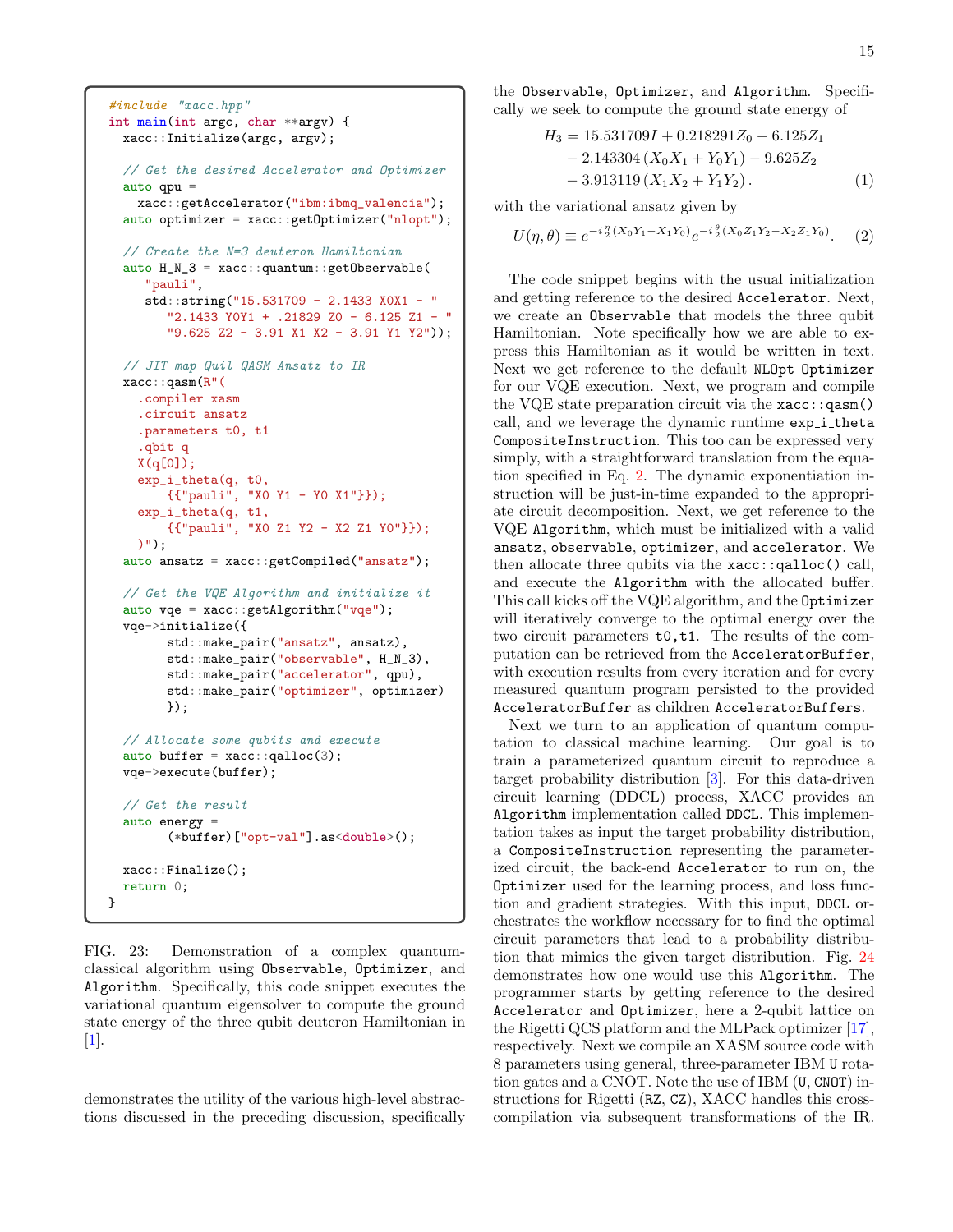```
#include "xacc.hpp"
int main(int argc, char **argv) {
 xacc::Initialize(argc, argv);
  // Get reference to the Accelerator
  auto qpu =
      xacc::getAccelerator("qcs:Aspen-4-2Q-A");
  auto opt =xacc::getOptimizer("mlpack");
 xacc::qasm(R"(
.compiler xasm
.circuit ansatz
.parameters x
.qbit q
U(q[0], x[0], -pi/2, pi/2 );
U(q[0], 0, 0, x[1]);
U(q[1], x[2], -pi/2, pi/2);
U(q[1], 0, 0, x[3]);
CNOT(q[0], q[1]);U(q[0], 0, 0, x[4]);
U(q[0], x[5], -pi/2, pi/2);U(q[1], 0, 0, x[6]);
U(q[1], x[7], -pi/2, pi/2);
)");
  auto ansatz = xacc::getCompiled("ansatz");
  std::vector<double> target_distribution
                    {.5, .5, .5, .5};
  auto ddcl = xacc::getAlgorithm("ddcl");ddcl->initialize({
        std::make_pair("ansatz", ansatz),
        std::make_pair("target_dist",
                target_distribution),
        std::make_pair("accelerator", qpu),
        std::make_pair("loss", "js"),
        std::make_pair("gradient",
                "js-parameter-shift"),
        std::make_pair("optimizer", opt)});
  // Allocate some qubits and execute
  auto buffer = xacc::qalloc(2);ddcl->execute(buffer);
  // Print the result
  std::cout << "Loss: " <<
        (*buffer)["opt-val"].as<double>()
            << "\n\overline{n}";
}
```
FIG. 24: Demonstration of using XACC and the Algorithm interface for quantum-enhanced machine learning tasks.

We define a target probability distribution and get reference to the DDCL algorithm. We initialize the algorithm with the required input data, specifically requesting that the algorithm compute the Jansen-Shannon divergence of the circuit and target distributions. Moreover, we specify a gradient computation strategy that evaluates the parameterized circuit at  $x + \pi/2$  for all x. Finally, we allocate a two qubit buffer and execute. Upon completion, the buffer provides all pertinent execution information, as well as any algorithm-specific results.

#### <span id="page-15-0"></span>VI. DISCUSSION

We have presented a system-level framework for heterogeneous quantum-classical computing. Our goal with this work is to provide a future-proof approach for enabling software technologies targeting quantum-accelerated heterogeneous computing architectures. XACC provides a modular and extensible approach to hardware-agnostic quantum computation that can serve as a foundation for a variety of software tools, compilers, and benchmarks. We have demonstrated a layered architecture that promotes a dual-source, coprocessor programming model that enables quantum code to be expressed as high-level kernels. Our approach provides extension points for mapping these kernel expressions to a core, polymorphic intermediate representation, which is amenable to low-level quantum program optimizations, reductions, and analysis. Our extensible back-end infrastructure supports both gate model and annealing quantum computing technologies, and currently supports processors and simulators from IBM, Rigetti, D-Wave, and IonQ. As quantum processor technologies improve, our approach can serve as the foundation of a comprehensive integration framework for all aspects of the quantum programming software stack. This framework can serve as a means for tighter integration models that promote performant workflows leveraging quantum information processing.

# ACKNOWLEDGEMENTS

This work has been supported by the Laboratory Directed Research and Development Program of Oak Ridge National Laboratory, the US Department of Energy (DOE) Office of Science Advanced Scientific Computing Research (ASCR) Early Career Research Award, and the DOE Office of Science ASCR Quantum Computing Application Teams and Quantum Testbed Pathfinder programs, under field work proposal numbers ERKJ347 and ERKJ335, and DOE Office of Science High Energy Physics QuantISED project ERKAP61. This work was also supported by the ORNL Undergraduate Research Participation Program, which is sponsored by ORNL and administered jointly by ORNL and the Oak Ridge Institute for Science and Education (ORISE). ORNL is managed by UT-Battelle, LLC, for the US Department of Energy under contract no. DE-AC05-00OR22725. ORISE is managed by Oak Ridge Associated Universities for the US Department of Energy under contract no. DE-AC05- 00OR22750. The US government retains and the pub